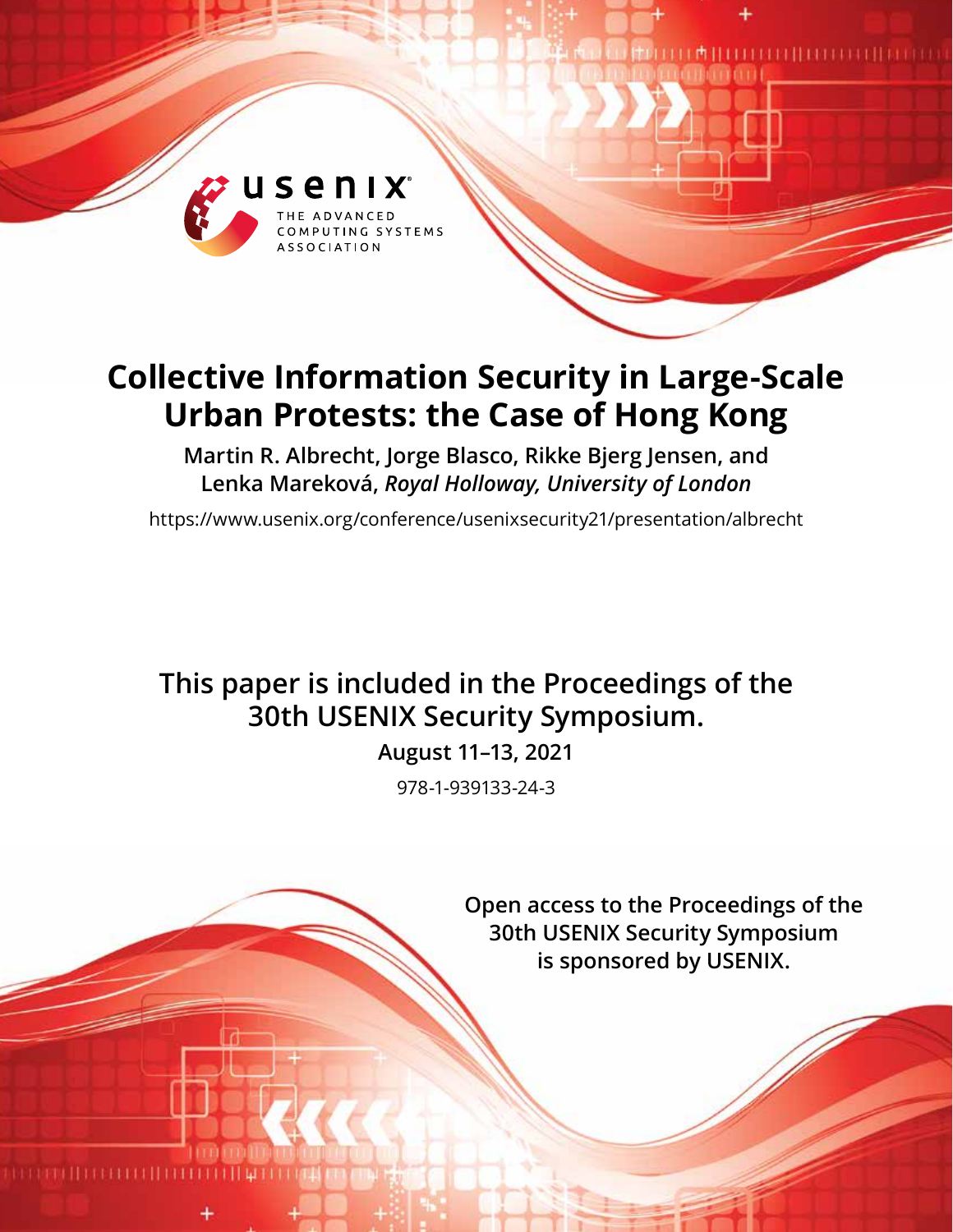## Collective Information Security in Large-Scale Urban Protests: the Case of Hong Kong

Martin R. Albrecht *Royal Holloway, University of London martin.albrecht@rhul.ac.uk*

Rikke Bjerg Jensen *Royal Holloway, University of London rikke.jensen@rhul.ac.uk*

## Abstract

The Anti-Extradition Law Amendment Bill protests in Hong Kong present a rich context for exploring information security practices among protesters due to their large-scale urban setting and highly digitalised nature. We conducted indepth, semi-structured interviews with 11 participants of these protests. Research findings reveal how protesters favoured Telegram and relied on its security for internal communication and organisation of on-the-ground collective action; were organised in small private groups and large public groups to enable collective action; adopted tactics and technologies that enable pseudonymity; and developed a variety of strategies to detect compromises and to achieve forms of forward secrecy and post-compromise security when group members were (presumed) arrested. We further show how group administrators had assumed the roles of leaders in these 'leaderless' protests and were critical to collective protest efforts.

## 1 Introduction

Large-scale urban protests offer a rich environment to study information security needs and practices among groups of higher-risk users by relying on a diverse set of digital communication platforms, strategies and tactics, and by their sheer size. In this work, we study the Anti-Extradition Law Amendment Bill (Anti-ELAB) protests in Hong Kong, where most activities and interactions map onto some form of digital communication. The use of different communication platforms as an integral part of the protests has already been documented in various media reports, including: large chat groups on platforms such as Telegram, protest-specific forums on the Reddit-like platform LIHKG, practices of doxxing as well as live protest maps such as HKmap.live to identify police positions [\[15,](#page-14-0) [16,](#page-14-1) [78,](#page-17-0) [99\]](#page-18-0). Recent scholarship has also highlighted the significance of digital technology to the Anti-ELAB protests. For example, "novel uses" of communication technology by Anti-ELAB protesters led them to form ad hoc and networked "pop-up" protests, creating a new form of

Jorge Blasco *Royal Holloway, University of London jorge.blascoalis@rhul.ac.uk*

Lenka Mareková *Royal Holloway, University of London lenka.marekova.2018@rhul.ac.uk*

a "smart mob" facilitated by digital technology [\[104\]](#page-18-1). Platforms such as Telegram and LIHKG worked to mobilise and establish a sense of community among young activists [\[87\]](#page-17-1) and created a "symbiotic network" of protesters [\[61\]](#page-16-0). Social media was used to maintain "protest potential" over time [\[68\]](#page-16-1).

To design and build secure communication technologies that meet the needs of participants in large-scale protest movements, it is critical that designers and technologists understand protesters' specific security concerns, notions, practices and perceptions. There is also a need to understand the existing use of secure and appropriation of insecure communication tools within such protest groups, where they fail and where they succeed. Existing qualitative studies have explored security practices of different groups of higher-risk users, e.g. [\[23,](#page-15-0) [24,](#page-15-1) [29,](#page-15-2) [33,](#page-15-3) [37,](#page-15-4) [42,](#page-15-5) [70,](#page-16-2) [74,](#page-17-2) [75,](#page-17-3) [94\]](#page-17-4), but none to our knowledge have studied such practices within large-scale urban protests.

The Anti-ELAB protests, while specific in nature like any other local protest movement, provide ample material for a case study. This is not only for the features already outlined above – urban, large-scale, digitalised – but also because of the place these protests take in the imagination of protest movements across the globe. The perceived analogue and digital tactics developed in Hong Kong have been imitated by protesters elsewhere, often with a direct reference, see e.g. [\[21,](#page-15-6) [49,](#page-16-3) [84\]](#page-17-5).

*Contributions.* We develop a grounded understanding of (perceived and actual) security needs and practices among Anti-ELAB protesters through in-depth, semi-structured interviews with 11 participants from Hong Kong. Through an inductive analysis of these interviews, research findings were synthesised into five main categories. We outline these in Section [5](#page-5-0) – the tools used by Anti-ELAB protesters and the reasons for their adoption (Section [5.1\)](#page-5-1), the role these tools play for the organisation of these protests (Section  $5.2$ ), the tactics used to detect and mitigate compromises through arrests (Section [5.3\)](#page-8-0), the practices adopted to work around limitations of the tools relied upon (Section [5.4\)](#page-9-0) and the routes and negotiations through which protesters arrive at their understanding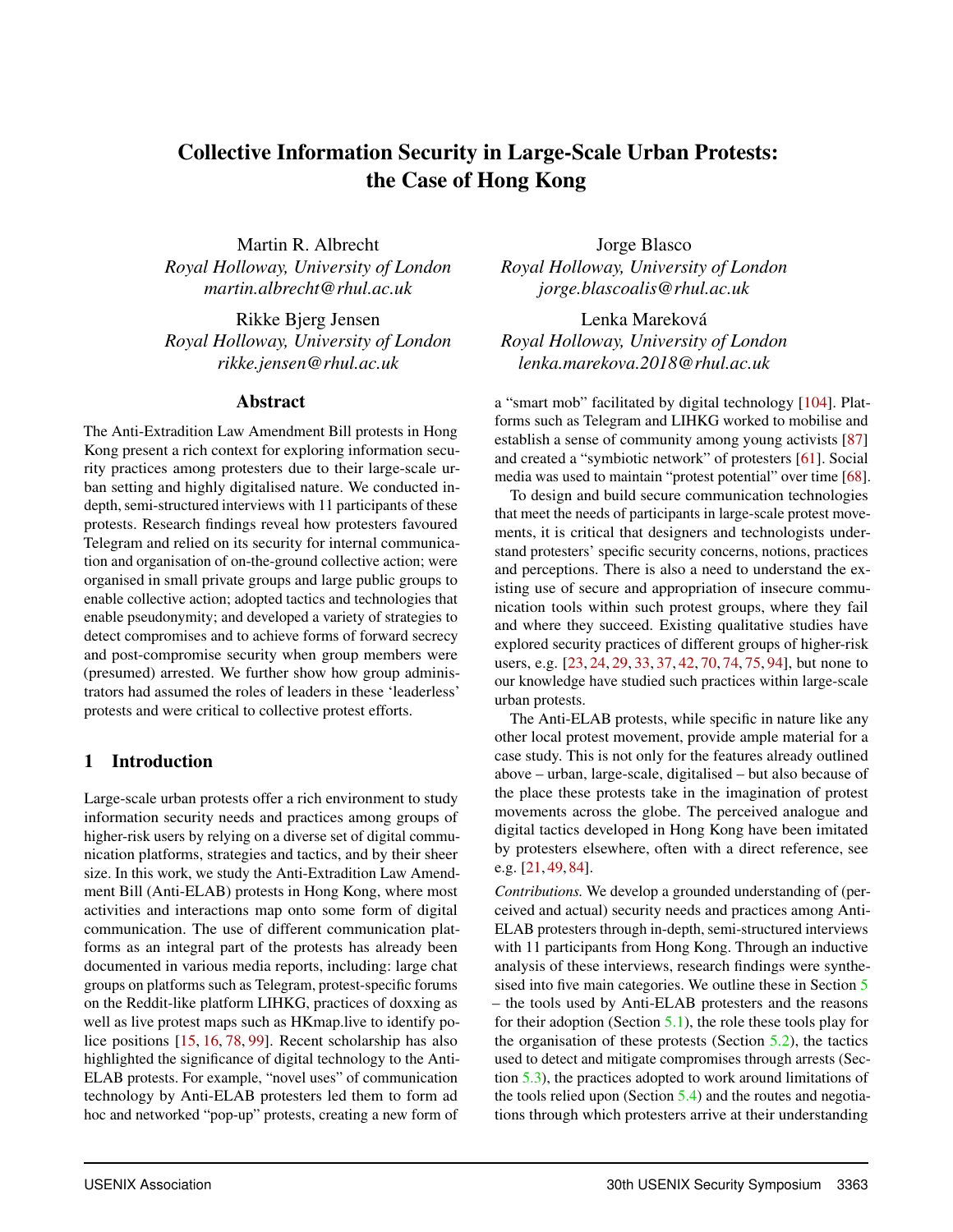and practice of security (Section  $5.5$ ) – before bringing these into conversation with information security scholarship in Section [6,](#page-10-0) where we also identify open research questions, and concluding in Section [7.](#page-13-0)

## 2 Related Work

We position our research within studies on digital communication technology use by participants of large protest movements, including existing work on the Anti-ELAB protests to establish pre-existing understanding of their technology use, as well as scholarly work on higher-risk users.

#### <span id="page-2-0"></span>2.1 Large-scale protests and digital communication

The importance of digital communication technology in largescale protests is well documented in the social science literature, focusing in particular on the significant contribution of social media platforms to the mobilisation of social movements [\[18,](#page-14-2) [25,](#page-15-7) [31,](#page-15-8) [32,](#page-15-9) [66,](#page-16-4) [73,](#page-16-5) [77,](#page-17-6) [92,](#page-17-7) [112\]](#page-18-2). They also highlight the critical role that digital media play in the organisation and coordination of large-scale protests, e.g. Occupy Wall Street and the Arab Spring [\[5,](#page-14-3) [34,](#page-15-10) [48,](#page-16-6) [58,](#page-16-7) [81,](#page-17-8) [105,](#page-18-3) [109\]](#page-18-4). Yet, there is consensus in the literature that while the ability to form online networks can support mobilisation and organisation efforts, it is neither the sole driver nor the underlying cause.

Scholars also note how digital communication technology enables new networks and movement formations. For example, Bennett and Segerberg [\[12\]](#page-14-4) describe a form of protest movements not reliant on resourceful organisations, but driven by personal online content and communications – what they call "connective action". Others, e.g. [\[18,](#page-14-2) [58,](#page-16-7) [73\]](#page-16-5), highlight how digital technology enables the formation of decentralised networks among groups in different locations, through collective action. These movements are able to attract large numbers of participants, partly because they are supported by digital infrastructures [\[67\]](#page-16-8). Studies have also suggested that people "self-mobilise" online before taking part in protests [\[44](#page-15-11)[,65,](#page-16-9)[95\]](#page-17-9). Finally, digital technologies are often used to facilitate on-theground organisation, information sharing and communication between protesters – what Treré [\[106,](#page-18-5) [107\]](#page-18-6) calls "backstage activism".

*Messaging applications.* Some studies explore the use of messaging applications in distinct resistance movements and protest environments. For example, Uwalaka et al. [\[110\]](#page-18-7) considered the use of WhatsApp in the 2012 Occupy Nigeria protest, Gil de Zúñiga et al. [\[119\]](#page-18-8) and Valeriani and Vaccari [\[111\]](#page-18-9) studied messaging applications in activism and political organisations, while Treré [\[107\]](#page-18-6) showed how WhatsApp is used for everyday activities and organisation by protesters in Spain and Mexico. Similarly, Haciyakupoglu and Zhang [\[40\]](#page-15-12) found that in the Gezi Protests in Turkey protesters relied especially on WhatsApp to circulate information within the protest area. Messaging applications have

also been linked to the spreading of rumours and incitement to violence. For example, Mukherjee [\[79\]](#page-17-10) explored the use of WhatsApp in mob lynchings in India and Arun [\[8\]](#page-14-5) linked the spreading of rumours via WhatsApp to them. Tracking and hacking on digital communication platforms are also used by private and state actors to counter opposition movements and to suppress dissent [\[63,](#page-16-10) [76\]](#page-17-11).

While such prior works do not consider (information) security in particular, they provide broader context and in some cases surface security-related findings. For example, the importance of trust in information, technology and social media networks is explored in [\[40,](#page-15-12)[67\]](#page-16-8) and Tsui [\[108\]](#page-18-10) studies digital technology use and protection from state surveillance efforts, while Sowers and Toensing [\[96\]](#page-17-12) engage with wider security concerns such as threats to protesters from authoritarian and violent regimes.

#### 2.2 Anti-ELAB protests

The protests responded to the Hong Kong Government's attempt to pass an Extradition Law Amendment Bill [\[64,](#page-16-11) [69\]](#page-16-12). Hundreds of thousands of people took to the streets, where networked groups of protesters organised mass rallies and strikes, boycotted pro-Beijing businesses, barricaded streets, stormed public buildings including the Legislative Council Complex, occupied traffic hubs and seized university campuses [\[47\]](#page-16-13). Recent studies have emphasised the centrality of digital and mobile communication technology to facilitate these large, dynamic and highly mobile protest activities; with tactics often referred to as "be water" and "blossom everywhere" [\[41\]](#page-15-13). Such tactics meant that the protests emerged from the ground up among activist networks in a nonhierarchical, diversified fashion, relying on spontaneous initiatives rather than topdown leadership and organisation. In general, this served two purposes. While it provided protection from prosecution of individual protesters and police detection, it gave rise to fluid, horizontal communication within and between dispersed groups of protesters [\[47\]](#page-16-13). These tactics were partly rooted in protesters' experiences from the 2014 Umbrella Movement in Hong Kong, where high-profiled protesters were arrested and imprisoned, and which were also supported by digital modes of participation that enabled, for example, real-time coordination of "improvisatory acts" [\[67\]](#page-16-8).

The Anti-ELAB protests are widely considered to have been "innovative" in their tactics, particularly the interaction between "front line" protesters and others. A "frontliner", roughly, is someone engaging in activities that risk direct confrontation with law enforcement [\[21\]](#page-15-6). An example of a collaboration between "frontliners" and others are ride sharing schemes where car owners picked up "frontliners" to transport them out of the protest area because public transport was deemed unsafe or shut down [\[117\]](#page-18-11). These schemes were run via public online groups that connected protesters with drivers.

Existing scholarship reveals little about the security consid-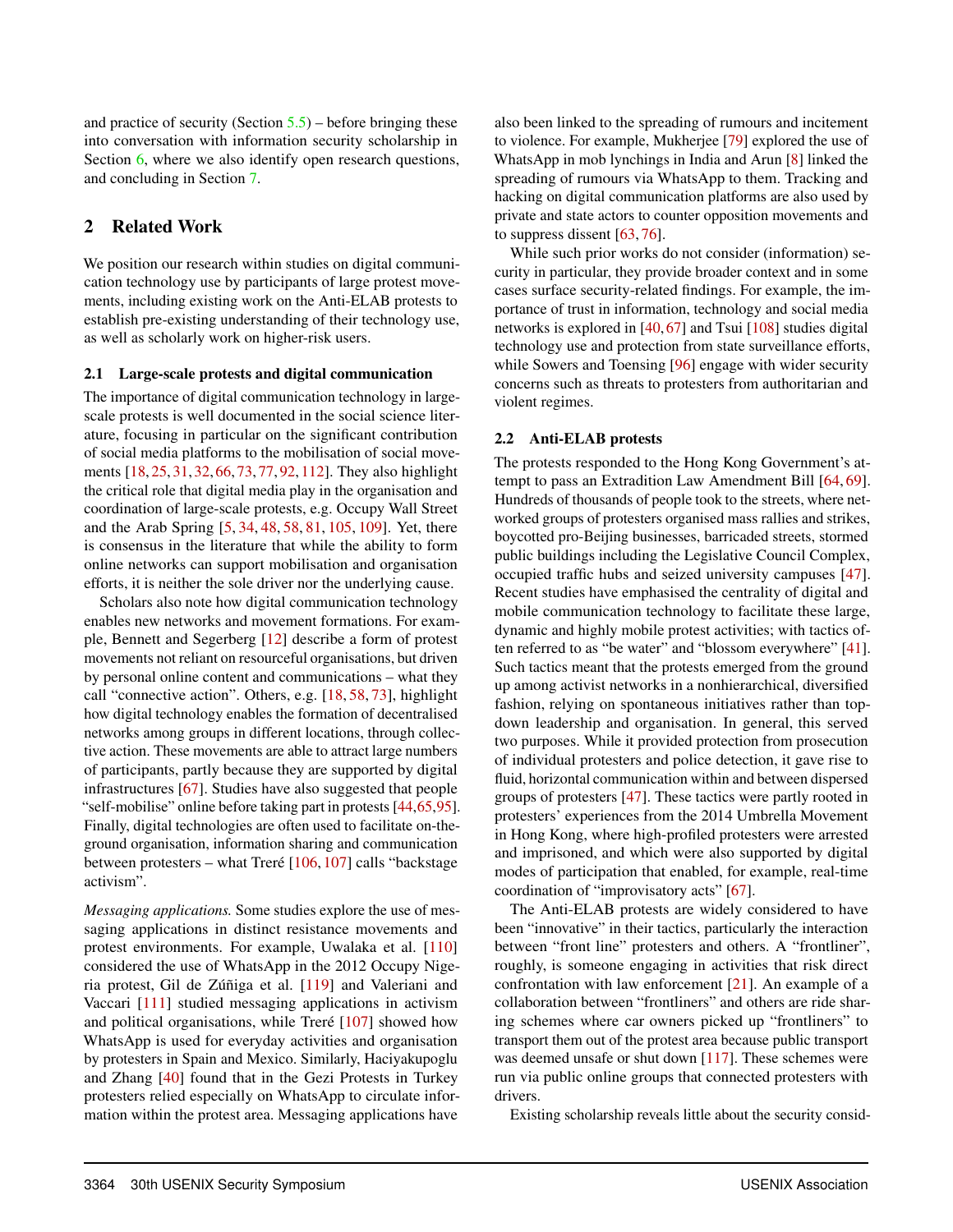erations of Anti-ELAB protesters. Ting [\[104,](#page-18-1) p.363] notes that networked protesters used "encrypted messaging app Telegram and mass Airdrops over Bluetooth" to coordinate protest activities, and that WhatsApp and Signal were used to share protest information and to request supplies. Ku [\[87\]](#page-17-1) points to the mobilisation of Hong Kong youth activists through Telegram and the Reddit-like forum LIHKG, while Kow et al. [\[61\]](#page-16-0) show how "hundreds of groups" on these two platforms were used to mobilise the protests through polls and the ability to act anonymously. Importantly, however, none of these studies engaged with protesters, but relied solely on interpretative analyses of social media posts, forum posts and/or wider discourses.

#### <span id="page-3-3"></span>2.3 Higher-risk users and secure communication

Looking beyond large-scale protests, our research ties in with other qualitative works exploring the security concerns of higher-risk users. The use of secure messaging by higherrisk users is considered in [\[33,](#page-15-3) [42\]](#page-15-5). Through interviews with human rights activists and secure messaging application developers, this work outlines common and diverging privacy and security concerns among these groups. They found that while developers aim to cater to higher-risk users, the (perceived) security needs of these groups of users are not well understood and thus not well served. Similarly, in [\[7\]](#page-14-6) the authors discuss the divide between activists and technologists. They advocate that "security engineers [. . . ] step into the language of collective action within a political project" to produce solutions that cater to the decidedly collective needs of activists and contrast this with a prevalent practice where "in the absence of far away users under threat, designers can invoke them at will and imagine their needs" [\[7\]](#page-14-6).

The security needs of marginalised groups have received renewed attention from information security academics due to an invited talk by Seny Kamara at CRYPTO 2020 [\[57,](#page-16-14) [80\]](#page-17-13). In this talk, Kamara characterises "Crypto for the People" as "concerned with fighting oppression & violence from Law Enforcement (Police, FBI, ICE), from social hierarchies and norms, from domestic terrorists" [\[57\]](#page-16-14) and contrasts it with a libertarian-inspired concern for personal freedoms. More broadly, studies have explored security for civil society groups [\[91\]](#page-17-14), the security and privacy needs of journalists [\[71,](#page-16-15) [74,](#page-17-2) [75\]](#page-17-3), privacy concerns among transgender people [\[70\]](#page-16-2), protection practices by Sudanese activists [\[29\]](#page-15-2), fundamental security challenges experienced by refugees [\[23,](#page-15-0) [24,](#page-15-1) [55,](#page-16-16) [94\]](#page-17-4) as well as undocumented migrants [\[37\]](#page-15-4). Like many of these prior works, our work suggests that the population we study has distinct (information) security needs that must be understood in order to design security technologies that meet those needs.

#### 3 Preliminaries on technologies

LIHKG is a Reddit-like forum that allows posts only from users with email addresses originating in Hong Kong (cf. [\[87\]](#page-17-1)). Signal and WhatsApp are messaging applications that use phone numbers as contact handles and perform endto-end encryption by default on all chats. Both applications support one-to-one chats as well as private group chats of up to 1,000 and 256 users respectively. Telegram is a messaging application that offers the option of end-to-end encryption for one-to-one chats only and supports public and private groups of size up to 200,000 as well as public channels with an unlimited number of subscribers. Telegram requires a phone number for registration but allows this to be hidden from other users. Facebook Messenger is a chat service connected to Facebook, offering optional end-to-end encryption. On the technology level, Telegram makes roughly the same security promises as Facebook Messenger with respect to confidentiality – with its bespoke MTProto protocol taking the role that TLS plays for Facebook – but it makes it easier to adopt a pseudonym.

Signal and Telegram secret chats allow users to send *disappearing* messages which are deleted by the sending and receiving application after a certain time has passed (five seconds to one week). WhatsApp has recently enabled this option but has a fixed timer of one week. Telegram also supports *scheduled* messages to be sent at a later date and time, before which the sending of the message can be cancelled.<sup>[1](#page-3-0)</sup> Further, Telegram allows a user in a one-to-one chat to *delete* messages for the other party, and a group administrator to delete messages for all group members. Neither WhatsApp nor Signal used to support this feature.<sup>[2](#page-3-1)</sup> Telegram supports conducting anonymous *polls* in groups and channels.

Life360 is an application that allows remote monitoring of a phone – e.g. location, remaining battery – that describes itself as a *"family safety service"* [\[72\]](#page-16-17) but is mostly known for being invasive [\[82\]](#page-17-15). WhatsApp and Telegram also support *live location sharing* with another user for a period of time.

## 4 Methodology

In this section, we outline our methodology, which is based on a qualitative research design and a grounded approach [\[19,](#page-14-7)[45\]](#page-15-14), informed by existing social movement research (see e.g. [\[13\]](#page-14-8)).

#### <span id="page-3-2"></span>4.1 Semi-structured interviews

Semi-structured interviews were chosen due to their exploratory nature; they are sufficiently structured to provide

<span id="page-3-0"></span><sup>&</sup>lt;sup>1</sup>The messages are scheduled on the server and thus will be sent even if the user goes offline afterwards.

<span id="page-3-1"></span><sup>&</sup>lt;sup>2</sup>As of January 2021, Signal includes limited support for message deletion for everyone (only the sender can delete their own messages, within three hours of sending) [\[93\]](#page-17-16), but this was not the case when the interviews were conducted. WhatsApp now supports the same feature with a time limit of one hour.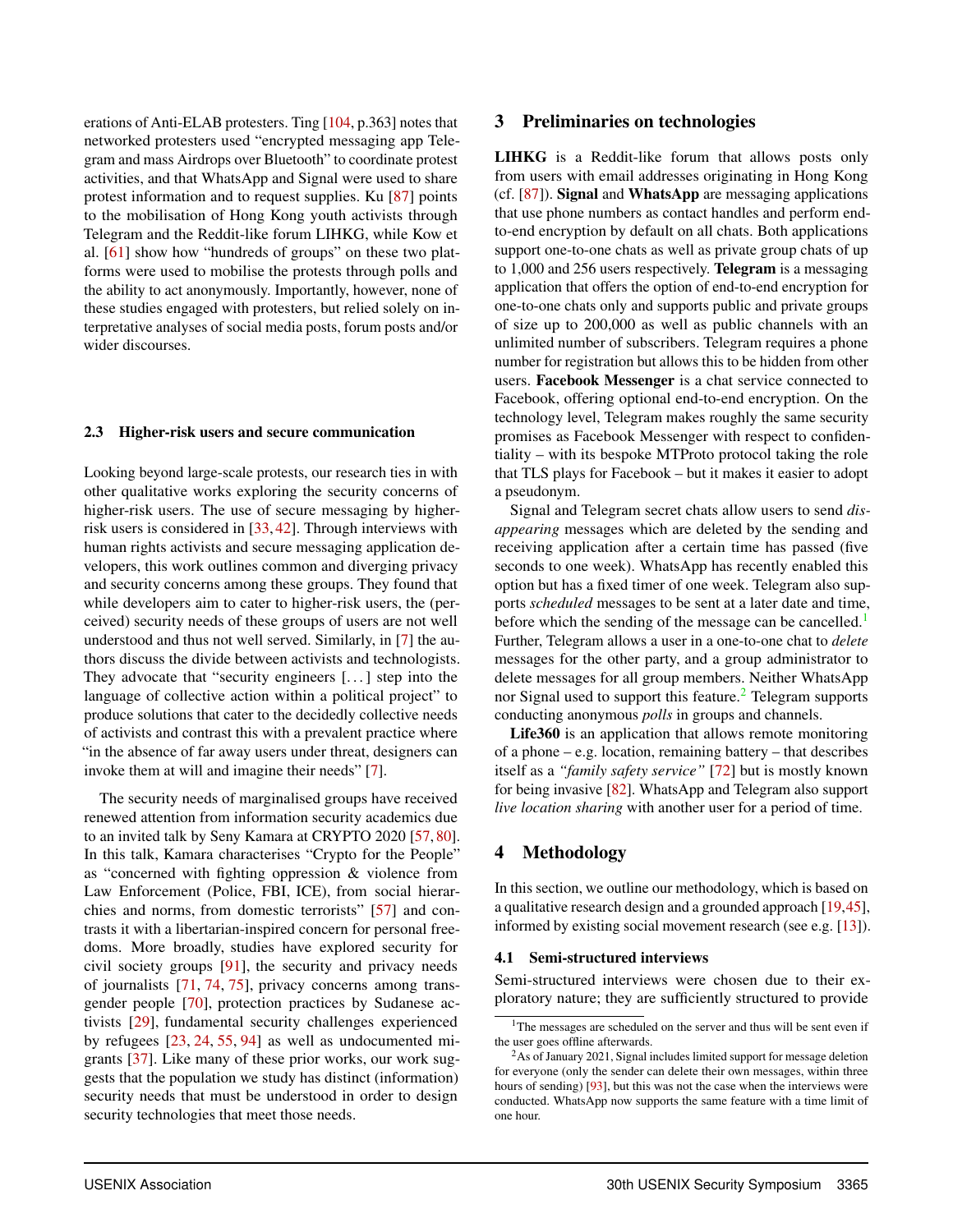consistency across interviews and to address particular research questions, while leaving space for participants to offer new meaning to the topics (see e.g. [\[35\]](#page-15-15)).

*Interview process.* Informed by a topic guide, the interviews explored the use of communication technology within the protest environment and how protesters' security needs and practices shaped this use. Each interview covered topics such as communication technology use in Hong Kong, including specific platforms and applications as well as security concerns related to this technology use. The first two topics covered in the interviews deliberately did not focus on security, as it was important not to 'force' a security angle. However, all participants mentioned specific security concerns related to their use of technology before we asked about them. This is not surprising, since information provided to participants prior to the interviews included information about the broader research focus and the composition of the research team. Moreover, the adversarial context foregrounded security concerns. Interview questions were intentionally broad to ensure that the research remained exploratory. This is an essential aspect of qualitative research, which works in the context of discovery and therefore emphasises openness and depth. The interviews were conducted by one member of the research team, between December 2019 and July 2020, as outlined in Table [1.](#page-4-0) Interviews were conducted remotely in English.

*Participants and recruitment.* 11 participants from Hong Kong (P0-P10), all of whom had either primary or secondary experience of the protests, were recruited. All participants had attended at least one Anti-ELAB protest and were all members of protest-related online groups. The distinction between 'primary' and 'secondary' denotes front-line protest experience. Participants self-reported as 'only' having secondary experience, because they had not been on the front line of a protest and were therefore less likely to have direct confrontation with law enforcement, while participants with primary experience had.

#### Table 1: Participants & Interviews

<span id="page-4-0"></span>

| <b>Participants</b> |            | <b>Interview</b> |        |                  |
|---------------------|------------|------------------|--------|------------------|
| ID                  | Experience | Duration         | Medium | Timing           |
| P <sub>0</sub>      | Primary    | 82 minutes       | Audio  | December 2019    |
| P1                  | Primary    | 43 minutes       | Audio  | December 2019    |
| P <sub>2</sub>      | Primary    | 64 minutes       | Audio  | February 2020    |
| P <sub>3</sub>      | Primary    | 51 minutes       | Video  | April 2020       |
| P <sub>4</sub>      | Secondary  | 47 minutes       | Audio  | April 2020       |
| <b>P5</b>           | Secondary  | 39 minutes       | Video  | June 2020        |
| <b>P6</b>           | Secondary  | 62 minutes       | Video  | June 2020        |
| P7                  | Primary    | 73 minutes       | Audio  | June 2020        |
| P8                  | Secondary  | 53 minutes       | Video  | June 2020        |
| P9                  | Primary    | 87 minutes       | Audio  | June 2020        |
| P <sub>10</sub>     | Primary    | 46 minutes       | Audio  | <b>July 2020</b> |

We categorise participants' protest experience as *primary* or *secondary*, with the former defined as having been on the protest 'front line'.

The protection of participants was our priority at all stages

of the research. Initially, we only contacted publicly-known figures in Hong Kong, which led to three initial interviews. We then reached out to potential participants through two local gatekeepers, $3$  who shared our contact details and a participant information sheet (PIS) with potential participants. The PIS outlined what participation would involve and how we would protect participant information. Gatekeepers were not involved in our communication with participants and whether someone decided to participate was not shared with them.

No specific selection or exclusion criteria were used to target individuals except for their primary or secondary involvement in the Anti-ELAB protests. However, this was by no means a straightforward recruitment process. We contacted more than 60 individuals linked to the protests and recruited 11. There are a number of reasons for this. First, the sensitive nature of the research and the importance of anonymity for protesters made it difficult to identify and recruit individuals with relevant protest experience. Second, parts of the research coincided with China passing a new national security law for Hong Kong, which also imposes restrictions on engaging with "external elements" [\[90\]](#page-17-17). Thus, many of our contacts declined to participate for safety reasons. Third, COVID-19 meant that travel to Hong Kong to engage with protesters was not an option. Hence, all engagements were carried out online.

*Human subjects and ethics.* All of our activities were approved for self-certification through our institution's Research Ethics Committee before the start of the research. Given the high-risk environment, and since our priority was to protect participants, we made sure to design our study in a way that minimised the collection of personally identifiable information. We recommended encrypted and ephemeral modes of communication, but followed participants' preferences, while using burner devices and anonymous accounts on our end to limit potential attack surfaces. Interviews were carried out by one researcher and were not audio recorded. With explicit consent from participants, extensive interview notes – verbatim where possible – were captured by the researcher. These were transcribed and stored on an encrypted hard drive.<sup>[4](#page-4-2)</sup> To minimise risks to participants and researchers, we compartmentalised internally and only the researcher who carried out and transcribed the interviews has access to the raw data. Participants were not required to make their names known to us and we did not record any personal details in our interview notes. We do not report demographic information such as age or gender, nor do we report participant locations or their employment status. This is to protect their anonymity. Finally, participants were not compensated for taking part.

#### 4.2 Data analysis

Interviews were analysed through an inductive analytical process, where the same (one) researcher coded the data through

<span id="page-4-2"></span><span id="page-4-1"></span> $3$ See e.g. [\[43,](#page-15-16) Ch.3] for a discussion on the use of gatekeepers for access. <sup>4</sup>Transcripts are retained for one year after publication and then destroyed.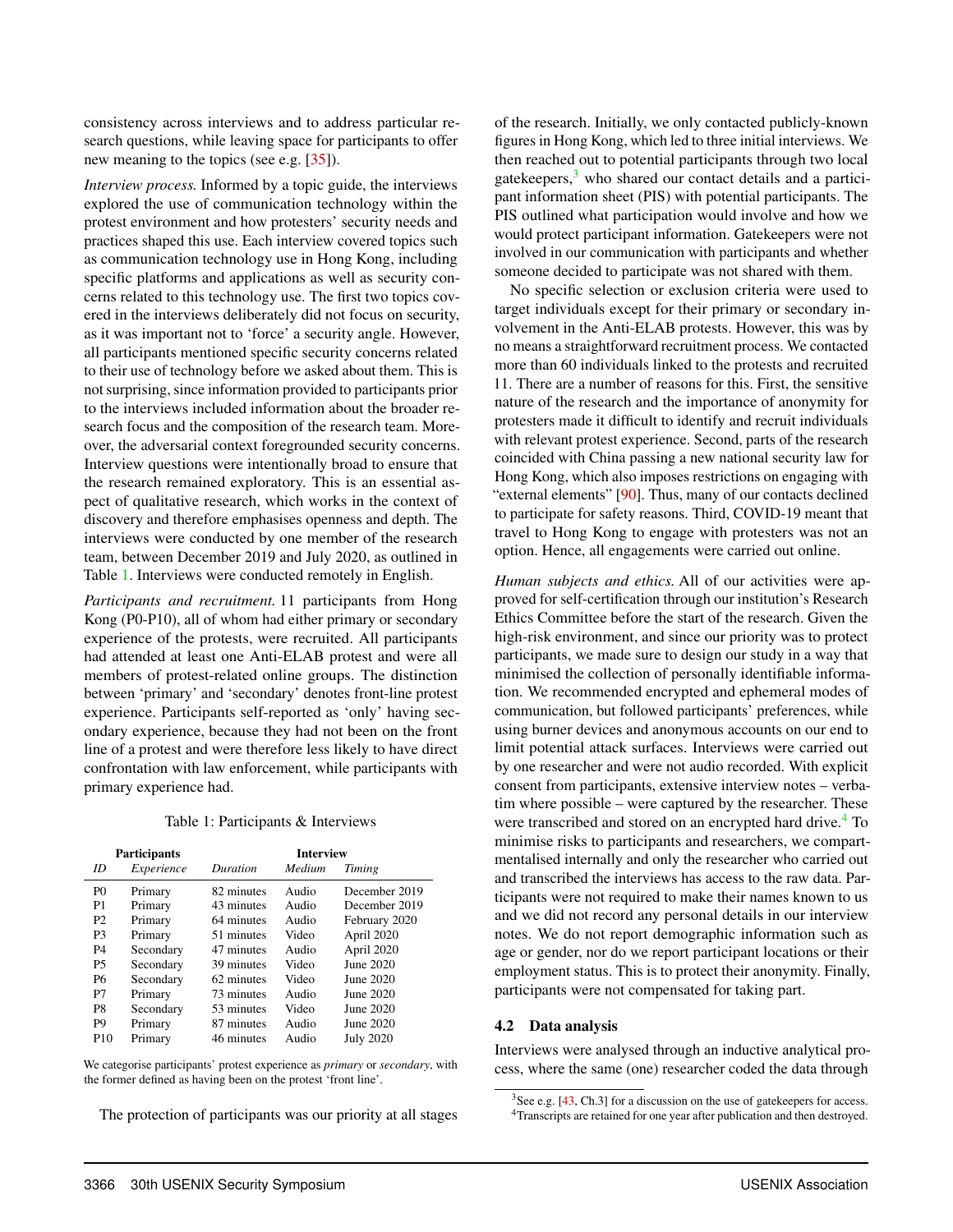three coding cycles using NVivo 12 [\[51\]](#page-16-18). The first cycle used open coding and produced a range of descriptive codes, which were grouped in the second cycle to produce axial codes [\[88\]](#page-17-18). In the third coding cycle, the core variables in the data were identified and selective codes were produced and grouped into categories [\[85\]](#page-17-19). This form of analysis is employed to identify and analyse patterns across a qualitative data set, rather than within a particular data item, such as an individual interview. At the final stage of the analysis, technological implications were explored by the entire research team.

*Limitations.* A number of limitations should be taken into account when interpreting our findings. First, our study was limited by the difficulties we experienced in engaging participants in our research, as outlined in Section [4.1,](#page-3-2) and research findings might have captured other practices if further interviews had been conducted. Yet, the semi-structured nature of the interviews was chosen to provide depth rather than scale. Moreover, the analysis suggests that coding saturation was reached. Second, conducting interviews online limited the researcher's ability to observe the participants' physical settings, which might have affected their ability to speak freely. Third, some protesters, who declined to participate, might have been particularly concerned about security. Fourth, while participants spoke fluent English, it might have been possible to recruit a broader selection of participants if interviews had been conducted with the assistance of a translator.

Finally, there is an inherent bias in interview-based research, particularly when it concerns security or technology questions, given that participants self-select to take part. Some contacts decided against participation because they did not feel that they knew enough about the technologies they were using. This limitation is not unique to this study, but mirrors other technology-focused interview-based studies; they are inherently biased towards the more tech-savvy end of the population being studied, such as security trainers or attendees of IT security trainings. Future work should consider adopting ethnographic methods of inquiry to overcome this limitation.

## <span id="page-5-0"></span>5 Research findings

Our research findings are structured into five subsections: Section [5.1](#page-5-1) focuses on the technologies used by protesters and why, Section [5.2](#page-6-0) shows how these technologies interact with the social organisation of the protests, Section [5.3](#page-8-0) discusses tactics for detecting and reacting to arrests, Section [5.4](#page-9-0) shows how protesters address the limitations of the technologies they rely on, and Section [5.5](#page-9-1) focuses on how and from where protesters develop ideas about their security.

#### <span id="page-5-1"></span>5.1 Tools

Internal communication between Anti-ELAB protesters was mainly done through two messaging applications: Telegram

(predominantly) and WhatsApp, with most protesters joining dedicated protest-related groups on both applications.

*Telegram* was used by all participants and dominated our findings. One participant summarised Telegram as *"the most useful platform, followed by WhatsApp"* (P0), while another expanded: *"For communication and organisation, most people use Telegram"* (P6). Participants observed that its popularity in the protests was based on three conditions: (1) its widespread adoption prior to the protests, (2) its security, which was perceived to be better than any other messaging application and (3) the ability to form both large and small groups. Telegram's polling feature emerged as another reason for adoption as well as various of its features used to monitor fellow protesters for arrest, as discussed in Section [5.3.](#page-8-0) Participants understood Telegram to give them the *"most security"* in group chats (P0). As explained by one participant: *"We have a group on WhatsApp and another one on Telegram, but we use the one on Telegram to talk about our actions [. . . ], because we think Telegram is more secure"* (P9). One participant (P5) noted that, although end-to-end encryption was not the default setting in Telegram group chats, this could be enabled. This is incorrect (see Section  $6.3$ ) and demonstrates how an incomplete or, as in this example, incorrect understanding of security might shape participant perceptions.

*WhatsApp* was also used by the majority of participants in our study and they assumed that this would be the case for others too: *"most protesters use WhatsApp too, yes definitely"* (P3). Yet, WhatsApp was seen to be less suitable compared to Telegram because it only allows for groups of up to 256 members.

While *Signal* was brought up by several participants without prompting, our data suggests that it has not seen any significant adoption among Hong Kong protesters. Participants highlighted the discrepancy between what they perceived as their security needs and what is offered by Signal. First, the need to provide a phone number was seen to conflict with the need for anonymity to avoid police detection: *"the reason we don't use Signal is because Signal requires that you know the telephone number of the other people if you want to make a contact"* (P7) and *"The thing is, people in Hong Kong cover their faces when they go out to protest. They want to be anonymous. So, if you have to then give your phone number, it doesn't make sense*" (P7).<sup>[5](#page-5-2)</sup> When asked whether they would consider using burner SIM cards to use Signal, they responded that the benefits would not outweigh the risks. Second, the function of being able to delete messages sent by other group members was key for protesters: *"You cannot tell people to use Signal instead of Telegram, because that's not realistic and also Signal is horrible at other things that the protesters need. For example, you cannot control what happens to your messages once you have sent them. You can just use disappearing messages"* (P6). Thus, participants in our

<span id="page-5-2"></span><sup>5</sup>Anti-ELAB protesters defied the ban on wearing face masks that was introduced in Hong Kong in October 2019 [\[17\]](#page-14-9).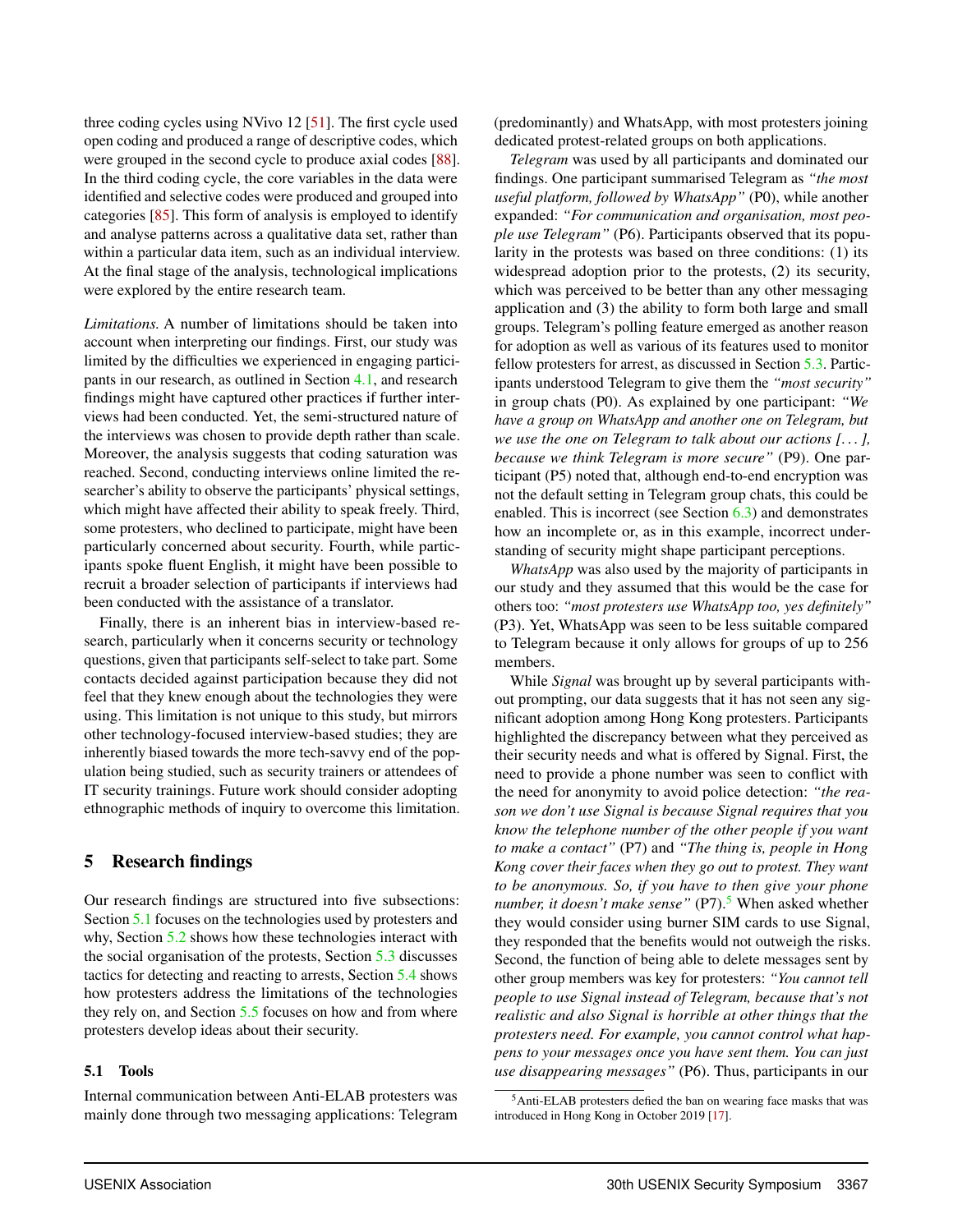study compared the security offered by Signal to Telegram – not to WhatsApp – when making decisions about which tools to use.

While WhatsApp also requires phone numbers, it was already widely used by participants before the protests and they felt confident and, as a result, secure using a tool with which they were already familiar. Where Telegram catered to their need for anonymity in large group chats, WhatsApp was used for small close-knit groups, where anonymity was not a security need. Hence, Signal was not seen to provide them with additional security or required key functionality.

## <span id="page-6-0"></span>5.2 Social organisation

Our work speaks to the utility of groups on messaging applications for on-the-ground protest organisation enabling collective practices, strategies and tactics – and to related security requirements. Here, we discuss such practices and show how different types of groups, characterised by their size, imply different, at times opposing, security requirements.

*5.2.1 Group types.* Two types of groups were identified in the data: large Telegram groups, sometimes with 2,000, 20,000 and 50,000 members and small(er) groups on both Telegram and WhatsApp. The former comprised public groups set up to disseminate protest information across large networks, facilitate collective decision making and reach and connect disparate groups. The latter were formed around more or less close-knit groups of protesters.

All participants in our study were members of several Telegram groups; some small groups, made up of people they had met during the protests, and some large groups, which they predominantly used for information-gathering purposes. This divide also mirrors the division between participants' protest experience; those with only secondary experience had never been part of small protest groups, but were in several large public Telegram groups. Participants with primary protest experience were members of both types of groups. All participants, regardless of protest experience, gave examples of how they knew that the large Telegram groups were infiltrated by e.g. local police officers, who monitored the groups to gather information about protesters and protest strategies. Several participants also reported deliberate attempts to undermine the protest efforts in these groups by presumed infiltrators. While there was general consensus among participants that the disruption caused by these infiltrators was minimal, it highlights an important aspect of big group chats: all participants accepted that confidentiality could not be achieved in these large groups, while they assumed that it could be achieved in the smaller groups. However, large groups were essential for the successful organisation of protest activities because of their scale and reach – and crucial for the collective actions that they facilitated, such as joint decision making.

For all participants with primary protest experience, being able to organise quickly and securely was the key motivating factor behind having smaller rather than larger groups. The large groups were run by dedicated administrators (see Section [5.2.4\)](#page-7-0), while the small groups were formed *"quite organically and not that organised"* (P5). Each small group, however, had its own identity, its own utility. One participant explained this by drawing on two groups, one with 26 members on Telegram and another one with six members on WhatsApp: *"there are still some differences between those 26, because I met six of them and formed a small team. But the other 20 joined later. So, actually, those 20, I haven't met them before, face-to-face. We have the WhatsApp group, only the six of us. And on Telegram we have the 26"* (P2).

*5.2.2 Strategies and tactics.* The importance of secure messaging applications for protesters has already been articulated in previous works, e.g. [\[33,](#page-15-3) [42,](#page-15-5) [107,](#page-18-6) [119\]](#page-18-8). In the Anti-ELAB protests, such applications more specifically cater to the particular strategies and tactics employed by protesters: a flat structure, mobile, dynamic and large-scale in nature. All participants in our study explained how the ability to collectively decide on strategies and tactics in real time across large and geographically dispersed protest sites was essential to the success of the protests. One participant articulated how Telegram provided a *"safe online space"* to collectively decide specific actions: *"we use Telegram to talk about our actions, our equipment, our strategies, our tactics"* (P2). Another participant spoke about how Telegram enabled immediacy, which was needed when tactics had to be altered during a protest: *"during the protests themselves, the information is more related to strategy, like, what to do right now"* (P5). Both quotes highlight the sense of urgency felt by participants when talking about sharing tactical information during protest actions.

Several other participants expressed a sense of information overload given the volume of information being shared during protests. This often made it difficult for them to keep up with evolving protest tactics. One participant noted: *"When protests are actually taking place, the groups are much more active, there's information all the time and it's difficult [. . . ] to know what the strategy is"* (P9). Such statements exemplify the challenges experienced by protesters when faced with multi-directional and extensive information in both adversarial and highly digitalised environments: *"it's hard to keep track of stuff"* (P10). All participants with primary protest experience spoke of how they would have to make tactical decisions within seconds when receiving information about police locations or new gathering points. For many, this meant deciding which groups to *"keep open and which to close"* (P7) while participating in protest activities, hence, limiting the information they would have to digest.

*5.2.3 Collective decision making.* Protests are by their very nature a collective endeavour and the mobilisation of protesters has been the topic of many recent works, as identified in Section [2.1.](#page-2-0) However, beyond mobilisation, our data reveals how Telegram and LIHKG were used to make collective decisions about protest tactics, in real time.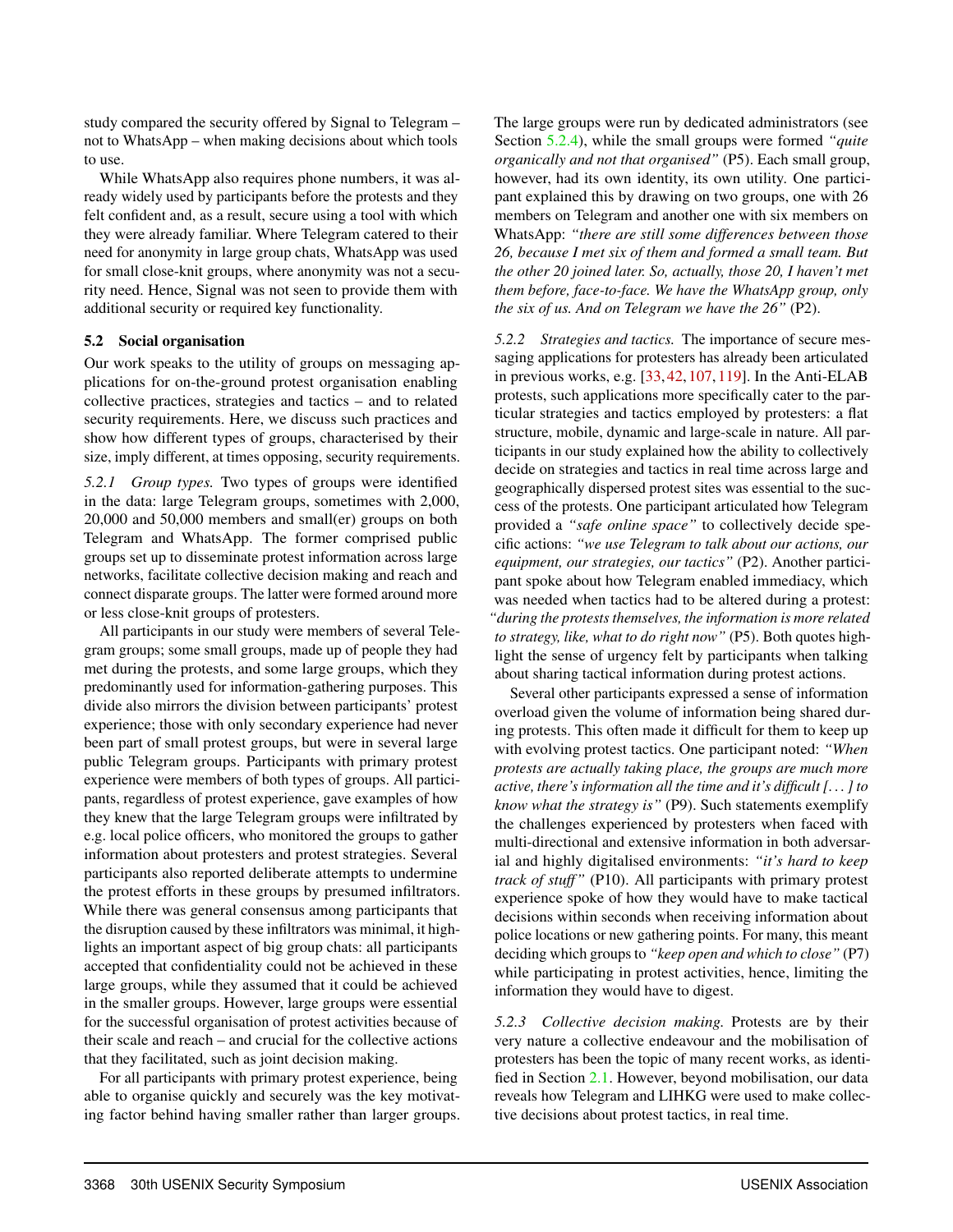Several participants in our study exemplified how large Telegram groups were used to vote on *"the next move"*, as explained by P7, while LIHKG was used to vote and decide on broader protest strategies at the start of the protests. *"This forum called LIHKG. We used it for strategy and stuff. Like in Reddit, people can vote [. . . ] And we used it because you can only register with a Hong Kong email provider"* (P9). These features – collective and limited to people with a Hong Kong email account – made LIHKG a central platform early on in the protests. One participant suggested that it enabled *"nuanced discussions about strategy and to vote on strategy"* (P5). Yet, many participants noted that, over time, the organisation of on-the-ground actions *"couldn't be done on the forum because the police is monitoring it"* (P9). Thus, for real-time voting on tactical moves during protest actions, protesters had moved to Telegram groups, where polls on, for example, *"where to go next"* (P10) often received several thousand votes. While all participants in our study also assumed police monitoring of the public Telegram groups, the speed with which collective decisions could be executed made police infiltration less of a concern. Forums were, on the other hand, generally seen to be slow and not suitable for live protest action.

One participant explained how the voting worked best when only a few options were given, enabling protesters to make a *"simple choice between A or B"* (P3). However, based on our data, we see that the option with the most votes is rarely followed by everyone. Given the anonymous nature of these groups and of the polls – and since anonymity was a key security need for Anti-ELAB protesters – it is unclear who votes in these polls. The scale of these groups was, however, critical for the success of the protests for two main reasons: it established a strong sense of collective decision making which, in turn, meant that no single person was seen to be publicly leading the protests. For the protesters, this had a security function as well, as it was seen to spread the risk of arrest to several thousands of people; to everyone who voted.

<span id="page-7-0"></span>*5.2.4 Group administrators.* The centrality of protest groups on messaging applications meant that group administrators occupied key positions in the protests. Without public leaders, our data suggests that group administrators were seen as the leaders of the protests. While not directly articulated by the participants in our study, many of them spoke to the multiple and critical roles performed by group administrators and the trust that protesters placed in them. Importantly, however, group administrators remained anonymous leaders, hiding their identity to avoid police detection. Moreover, most groups had several administrators to *"spread the risk [for the group] to more than one person if one admin is compromised"* (P9), allowing non-compromised group administrators to revoke the administrator capabilities of those compromised. The same administrator also often managed several groups at the same time through different accounts.

Our data contains several examples that support the interpretation that administrators took the role of leaders. One

participant noted: *"We have groups for voluntary medical support, and we have many groups for legal support. So, the whole protest, without leaders, is organised by these group administrators"* (P9). This mirrors how many participants experienced the protests themselves: as a decentralised movement, with *"many people who lead but no organisation"* (P3) or *"flat but not leaderless"* (P2).

To illustrate the central role of administrators, we use an example that was recounted by all participants in our study: a voluntary ride-sharing scheme. This was critical to get protesters ("frontliners" in particular) to/from protest sites, as using public transport was *"too dangerous for protesters because the police go to public transport to attack and arrest people"* (P3). However, many participants noted that the scheme required protesters to trust the administrators of the groups through which the scheme was run and their vetting procedures, which relied on drivers sharing their licence details with the group administrator(s). This was a way for them *"to verify the driver's identity before referring them to the protesters"* (P2). When a protester requested a driver through the group, the administrator would *"link up the car/ driver and me as a protester. We don't know the driver or the administrator, but we know the licence number"* (P7). Some participants noted that while administrators would try to verify the driver's identity before referring them to protesters, they knew of several examples of undercover police officers pretending to be drivers, resulting in arrests. Still, participants with primary protest experience had all used this scheme and said, in different ways, that they had *no choice* but to trust.

*5.2.5 Onboarding practices.* The practice of establishing close-knit groups on Telegram and WhatsApp led to a number of security constraints for protesters, which centred on the need to establish trust within highly digitalised and adversarial environments. All participants with primary protest experience noted how their groups had developed particular onboarding practices rooted in interactions at sites of protests. This was seen as necessary to verify the identity of any newcomer to the group and ensure trust among group members. Based on the experiences of the participants in our study, specific onboarding practices were adopted for both Telegram and WhatsApp groups with between five and 30 members.

Our data shows how small close-knit groups were formed around protesters who had met face-to-face during the protests *"before moving the connection online"* (P4), as *"seeing each other and standing on the front line together is very important for trust"* (P10). These trust bonds were described to be established through shared aspirations and were seen to be key for the success of the protests as they enabled affinity groups to form and carry out essential tasks, e.g. provide legal or first aid. This was supported by another participant, who noted that it was important for their group that any new members supported their faction: *"So we see them in person first and we then also know that they are chanting the right slogan"* (P9). Participants also explained how offline connections would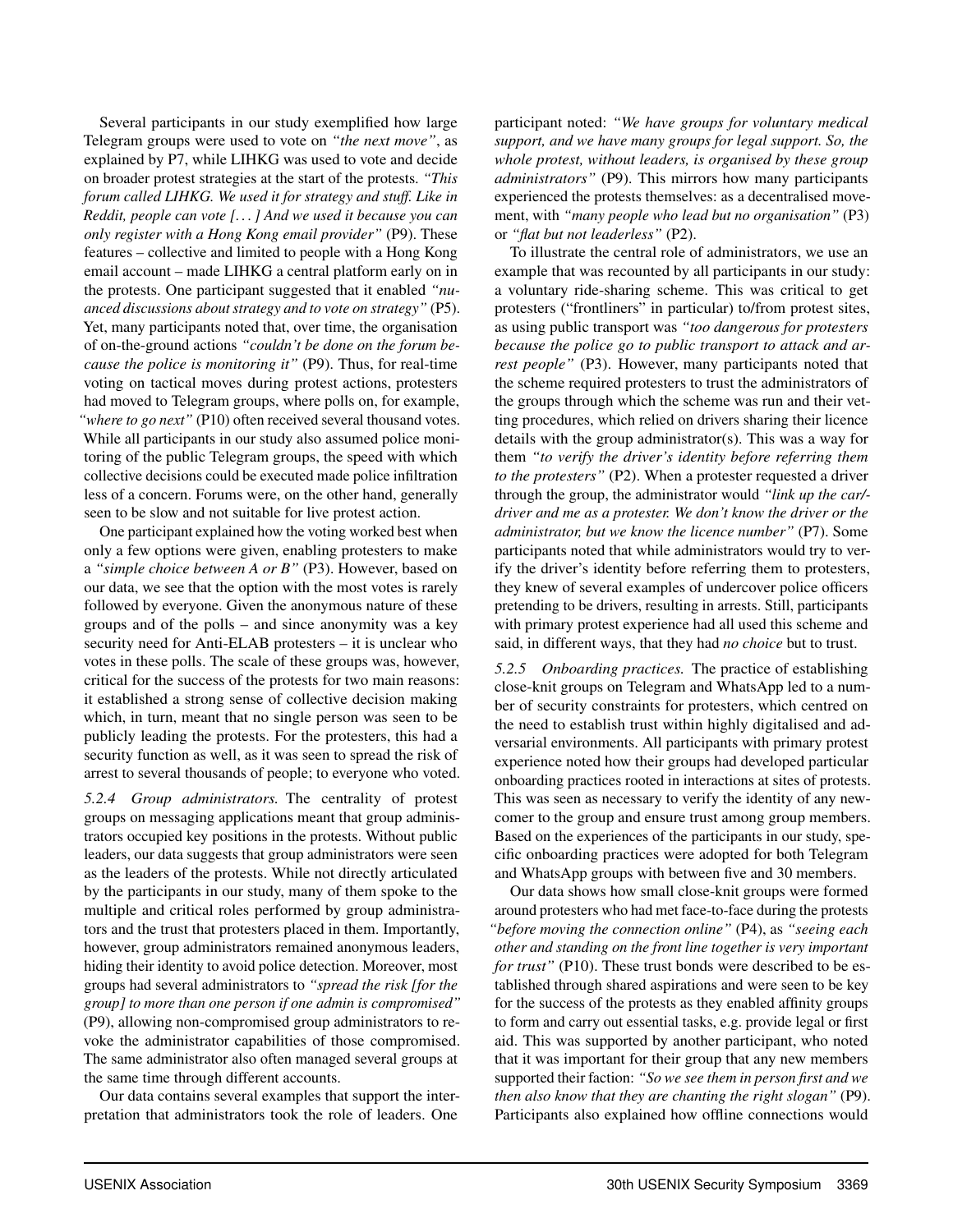only be moved online once rapport had been established with new group members. Our data suggests that, for most groups, this form of gradual onboarding to establish trust sometimes took weeks and sometimes months.

We unpack this collective process by using an example given by one participant, who belonged to two small affinity groups. They explained: *"First, we have to meet them faceto-face. It's not that you just meet them and then add them, it's about values and beliefs and aspirations. We want those newcomers to work with us in the field several times first. If they share the same beliefs and aspirations, they can officially join our Telegram group"* (P0). For the close-knit groups, where specific protest activities related to the group would be discussed (what protesters deemed *"sensitive information"*), all existing group members would have to meet any new group members before they would be allowed to join.

Our data contains some examples of specific onboarding processes where some group members had been unable to meet a new group member. This would then become a negotiation between existing group members: *"someone in the group will say 'I know a person who might be able to contribute to this group', and there will then be a short discussion and then a decision"* (P3). Participants noted that while this was not *"bullet proof"* (P10), it was also important for them – and for the success of the protests – to accept group members who they thought would be able to contribute to their efforts. However, this form of onboarding was accompanied by a level of distrust for some participants, who would insist on meeting all potential group members before accepting them into the group: *"I would want to meet all group members in person first, before accepting them"* (P1). As expressed by another participant: *" Sometimes you have to make a choice, even if you haven't got enough manpower, you only recruit people who you trust"* (P10). The main concern was articulated as *"potential infiltration of police"* (P7). This was a common worry expressed by participants and was connected to their experiences with large Telegram groups, where police infiltration was explained to have led to several arrests.

#### <span id="page-8-0"></span>5.3 Indicators of compromise

Our data demonstrates that the threat of arrest during a protest and the subsequent compromise of the arrestee's close-knit affinity group was a key concern for participants. Our data shows that different protest groups adopted subtly different approaches to monitoring each other while attending protests. Our data also suggests that this was a widely adopted collective (security) practice for Anti-ELAB protest groups.

Our data contains three approaches to monitoring: the use of specific monitoring applications, scheduled messages or regular messages. The use of specific live-tracking applications was practised by several participants and comprised a system whereby when some group members went onto the street, the rest of the group would be responsible for monitoring their whereabouts using WhatsApp or Life360. Some

participants explained how they would use both applications simultaneously to ensure that they would be able to receive constant updates. This was seen as particularly useful to determine whether a group member had been arrested: *"There are some signals that tell me that the person got arrested. For instance on the live location, if they disappear from the map then I know something is wrong [. . . ] if I know they have battery and suddenly disappear then I can call them. If no-one picks up the phone for a long time and we can't find them in the field, then we will track their last location. And then we know whether they have been arrested"* (P1).

Another participant detailed their group's approach to live monitoring, which relied on regular messages: *"If my friends go out in the protest, I'll stay up and every hour I'll text and ask 'are you safe?' And if they don't respond within two-three hours I'll assume that they are arrested"* (P3). The same participant reported that *"there's a feature in Telegram that allows you to periodically send out a message. So, it does something automatically periodically – so these pings are exchanged among a group and if you see that someone isn't responding to the ping, then probably something bad has happened"* (P3).<sup>[6](#page-8-1)</sup> Another group used timed or scheduled messages to alert group members should their phone be inactive for a period of time: *"we use timed messages, so others know that if they receive the message, I'm probably arrested"* (P9). That is, protesters would schedule a message to be sent later and would cancel this scheduled message once they returned from the site of protest. If they failed to cancel the message, this was taken as an indication of a problem.

Other participants gave similar accounts and noted that these practices had been systematised within many groups – and that groups had learned from each other – in response to a growing number of arrests. For them, being able to monitor each other was seen as a way *"to protect others when someone gets arrested and also to provide legal assistance"* (P3). For all participants in our study, this form of monitoring was important to protect and support group members in the event of arrest: first, by arranging for legal aid and, second, to control access to information about or related to other group members. It is for this reason that the ability to delete messages sent by any member in a group was seen as vital. In case of an arrest, the group administrator(s) were responsible for removing messages from the arrestee's device and to remove them from the group. This feature was seen as key: *"I can delete the messages for others, not only for myself"* (P7); as allowing them to *"control the conversation"* (P4) or to *"control what happens to your messages"* (P5) and to kick out anyone who had been arrested and to delete all group messages – *"so we can at least keep the others safe"* (P2).

Our data highlights a number of concerns and conflicts raised by participants in relation to such live monitoring prac-

<span id="page-8-1"></span><sup>6</sup>This is not a feature included in Telegram as described, but note that bots [\[102\]](#page-18-12) may be used for this purpose as they allow to expand the functionality of the application when added to a chat.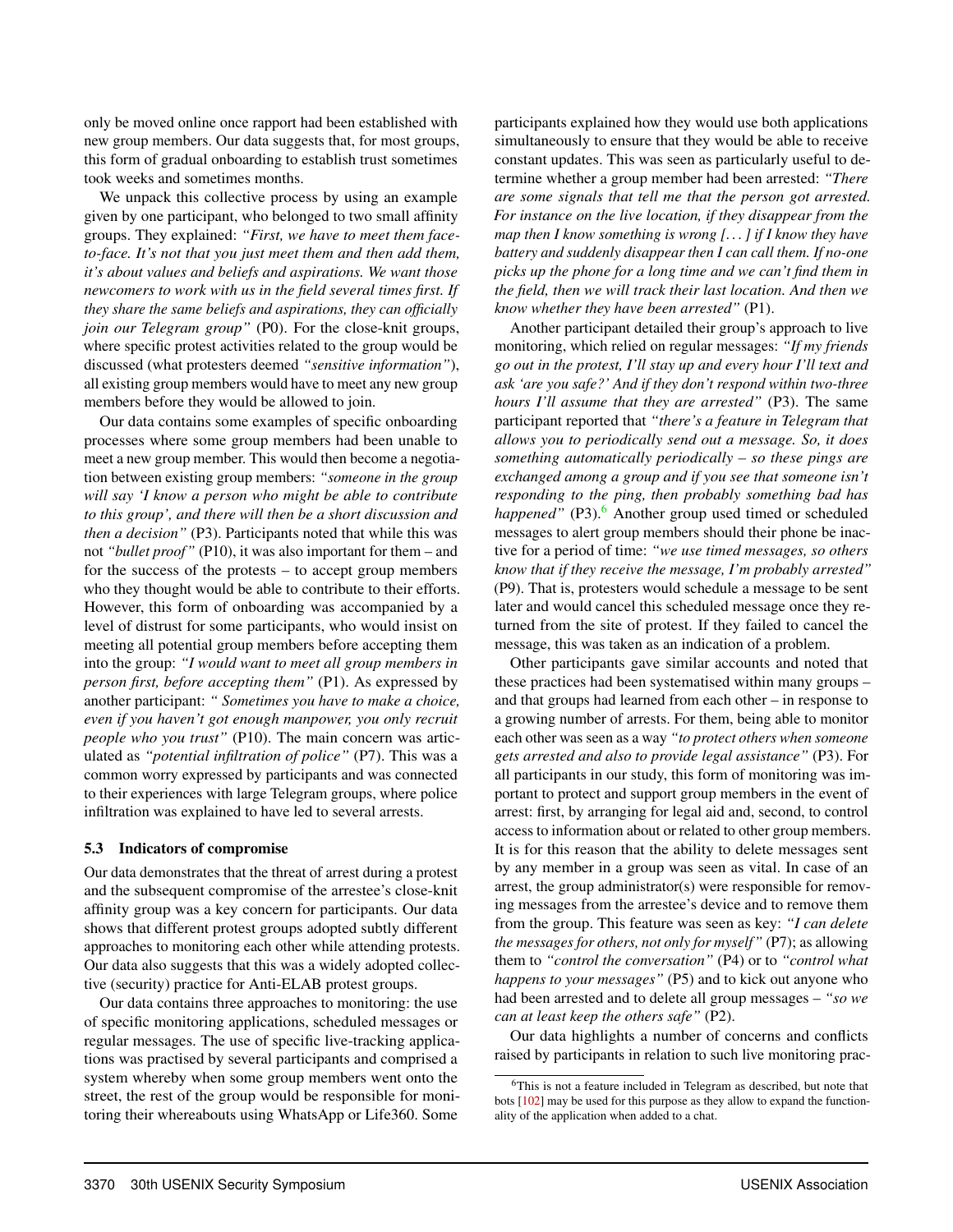tices. First, the concern that their live locations might become available to the police showing that they had *"committed crimes by being in locations they aren't meant to be"* (P7). Thus, this appropriation of consumer applications with unclear privacy guarantees illustrates the limitations of existing security technologies. Second, live monitoring through specific location-tracking applications was also seen to limit participants' control over access to data as it is not possible to delete the data in Life360 or WhatsApp: *"if a group member is arrested, the police can track the others via the app as we cannot delete for others"* (P2). More broadly, participants articulated how they would try out different technologies to find *"the best solution available"* (P5), but also know that these did not serve their security needs. We expand on this point in Section [5.5.](#page-9-1)

### <span id="page-9-0"></span>5.4 Limitations of technology

We present the additional practices adopted by protesters to address the limitations of the technologies they use. Protesters spread their identities across different accounts and devices to achieve a level of pseudonymity and a variety of low-tech tactics were adopted to handle congested networks.

*5.4.1 Pseudonymity.* All participants in our study spoke about how their involvement in the protests had heightened their focus on personal and information protection. For participants, particularly those with primary protest experience, any personal information was considered sensitive. In security terms, their (online) identity was closely tied to their protest activities, driving a growing need for pseudonymity: *"protesters make their profiles private, they use a separate SIM card, they use pseudonyms and so on"* (P6). Several participants explained how protesters had *"a separate phone when [they] go out and a separate SIM card"* (P4) and how they had *"another group with a different number which is attached to a different SIM card and completely isolated from the usual groups"* (P2). This separation between protest groups and phone numbers was seen as a key mechanism for protecting individual anonymity and to go undetected by the police: *"So, that's why we don't want to give out phone numbers, even with burner phones"* (P9). Another participant articulated how they, along with other group members, had several phones and other devices as well as several accounts on different applications. This is in addition to several protesters sharing one account, which was said to be done to ensure that others *"won't know they are not the same person"* (P10).

These desires to protect their identity and the identity of group members, combined with what many participants referred to as increasing surveillance measures by Hong Kong authorities, were articulated as causing a critical need for anonymity. This need was also linked to the popularity of Telegram as a protest tool in Hong Kong: *"I think Telegram is particularly good because it allows you to stay anonymous"* (P5). Yet, participants also noted how the *"move to Telegram"* had created a *"conflict between trust and anonymity"* (P9) because they were no longer able to *"look at people's Facebook profiles"* (P7) to establish their identity; a practice that was used extensively during the 2014 Umbrella Movement. Hence, online vetting of potential group members had become impossible.

*5.4.2 Disconnected discontent.* All participants with primary protest experience had also experienced being disconnected, due to network congestion, while taking part in protest activities. They explained how they had found alternative ways of communicating with other protesters. These took different forms.

First, some participants with primary protest experience articulated how they relied on interactions with other protesters in the street, which enabled them to develop and use hand signals to pass on messages: *"Sometimes it's just much easier just to wave or communicate using some hand gestures, when the network is down"* (P10). Participants gave specific examples of this form of non-verbal communication. They noted that hand signals were often used to communicate which supplies were needed on the front line: *"If you see someone doing a cutting motion with these two fingers [index and middle fingers] you know that scissors are needed"* (P9). Arms orbiting the head was said to indicate that helmets were needed on the front line (P7). Second, some participants spoke about how they would go to places with WiFi facilities to try to send messages during the protests. Yet, this approach was only adopted at critical points when they saw no other ways of communicating. Third, some participants noted how they would *"revert"* to using SMS, at times when they could not connect to the Internet. Exemplified here by one participant: *"there was a time when I was at [location] because of the protests and couldn't connect to a network for some reason and couldn't connect via Telegram or WhatsApp. So, we could only connect with the outside via SMS. Paid messages"* (P2).

Finally, most participants had heard about the mesh networking application Bridgefy (see [\[3\]](#page-14-10)), which according to news reports saw a spike in downloads in Hong Kong in September 2019. However, none had successfully used it: *"it just doesn't work"* (P7).

These alternative approaches of connecting when the Internet is not available speaks to the disconnected needs of Anti-ELAB protesters. While Hong Kong authorities did not resort to shutting down the Internet, protesters experienced significant disruptions to their digital communications. These disruptions, which are a feature of the protests' large-scale nature – *"A million people just makes it impossible to communicate*" (P9) – render the technologies that protesters rely upon largely futile, at the height of protests.

#### <span id="page-9-1"></span>5.5 Routes of security perceptions

We explore where Anti-ELAB protesters' notions and ideas about security and their own security needs have come from. In so doing, we first show how previous protest experience shapes protesters' practice of security and how the adoption of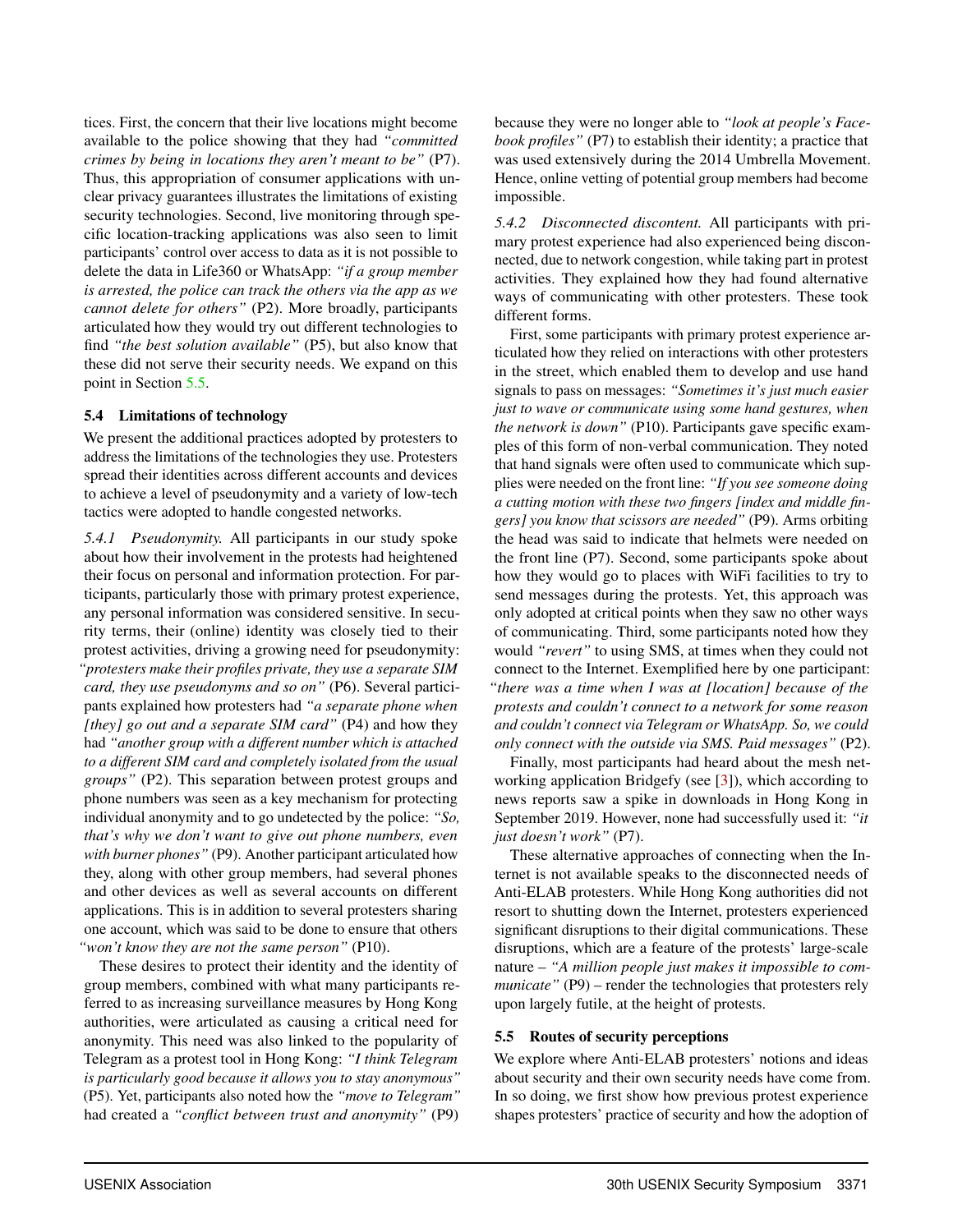messaging applications is a result of a change in security mindset among protesters. Second, we show how protesters with no or limited protest experience adopt the technologies and practices employed by more experienced protesters. It is worth noting, however, that our data reveals that participants with only secondary experience of the protests assumed greater adoption of applications such as Bridgefy and Signal than what was exemplified by participants with primary protest experience. This is not surprising given how (inter)national media outlets have reported on some of these technologies [\[60\]](#page-16-19). Yet, it is important to distinguish between actual and perceived adoption and requirements, and it points to the urgent need for secure technology designers to engage with the groups of users they seek to serve, as also noted in [\[7\]](#page-14-6).

*5.5.1 A shift in security mindset.* Our data suggests a change in protesters' security mindset during the Anti-ELAB protests, with most participants highlighting a growing need for anonymity, due to heightened surveillance, and confidentiality, in relation to trusted and close-knit small groups. All but one participant with primary protest experience had also taken part in previous protests in Hong Kong and had experience of using technology within such protest environments. These participants compared their experiences in the current protests with those of the 2014 Umbrella Movement, where *"you basically had no access to the Internet as there was so much traffic and the network was super slow"* (P3) and *"most was organised over Facebook"* (P2). In addition to changes to technology, several participants highlighted how the protest environment had become increasingly adversarial: *"In the 2014 movement, things happened much more slowly [. . . ] There was no conflict most of the time. But this is very different now"* (P9). Many participants noted that this had led to a shift in security mindset among protesters. While *"before June last year [2019], people would be gathering on Facebook"* (P6), *"just talk about about sensitive information on Facebook's messenger"* (P10) and *"not think about end-to-end encryption"* (P2), this had changed with what they described as an increase in police surveillance and arrests. This shift in mindset had led to a greater adoption of Telegram.

*5.5.2 Collective information security.* For Anti-ELAB protesters, as articulated by the participants in our study, information security is a collective endeavour. It is practised by individual protesters, who have their own security perceptions and needs, yet these are shaped by the security decisions of the group. At a high level, this is not surprising given the centrality of groups in these protests, the practice of voting on strategies and tactics, and the fact that not everyone holds the same security knowledge. It does, however, speak to how security is practised within groups.

It also demonstrates that, to be a group member, protesters have to buy into the security collectively decided for the group. One participant explained how they had tried to convince members of their group to switch to Signal after they had

realised that *"people in other countries use Signal"* (P2). Yet, this had been unsuccessful as other group members preferred to keep the group on WhatsApp, as they were already familiar with this application and its (perceived) security. This led to them having to compromise their own security needs to be a group member. One participant said that they had changed their practices to be in line with other group members: *"I only started to use Telegram during these protests. I didn't use it before. I heard that Telegram is used by terrorists, because it is so secure. And it is used by my groups"* (P1). This participant accepted that they *"had to conform to be in the group"*. Participants explained how they had observed others *"change their security mindset"* to buy into the security of their group (P3).

Our data also contains several examples of how participants were either unsure about the level of protection offered by some of the technologies they used or knew that a particular application was not *"the most secure"* (P10). For example, one participant explained how they had accepted that they could not *"do everything to protect"* themselves (P9). This was reiterated by another participant: *"I do not know if Telegram or WhatsApp are safe to use or whether the Chinese government can listen in, but I use them because others use them"* (P7). Moreover, some participants had accepted that their security needs would not be met by the technologies they used but that they offered *"good enough"* security (P0).

Participants with less protest experience or who did not perceive themselves to be security conscious noted how they relied on other protesters for advice. At a group level, the security approaches and technologies adopted by one group would often be adopted by another group. This is evident from comments made by participants about how they would look to more established groups for security advice. Our observations about onboarding practices and live location monitoring also exemplify this point. First, onboarding processes adopted by groups were generally performed in similar ways. Second, live location monitoring was practised by all groups that included participants with primary protest experience. These subtly different approaches centred on only a few technological solutions and established practices.

## <span id="page-10-0"></span>6 Discussion

In this section, we reflect back our findings to information security scholarship, with a focus on cryptography.

## 6.1 Secure messaging

*Telegram.* The participants in our study reported Telegram as the predominant messaging application used by Anti-ELAB protesters. This finding is corroborated by media reports, e.g. [\[11\]](#page-14-11), and corroborates prior work that established the use of Telegram by activists [\[33\]](#page-15-3). However, Telegram has received relatively little attention from the cryptographic community  $[54, 59]$  $[54, 59]$  $[54, 59]$  or information security research  $[1, 6, 98]$  $[1, 6, 98]$  $[1, 6, 98]$  $[1, 6, 98]$  $[1, 6, 98]$ . As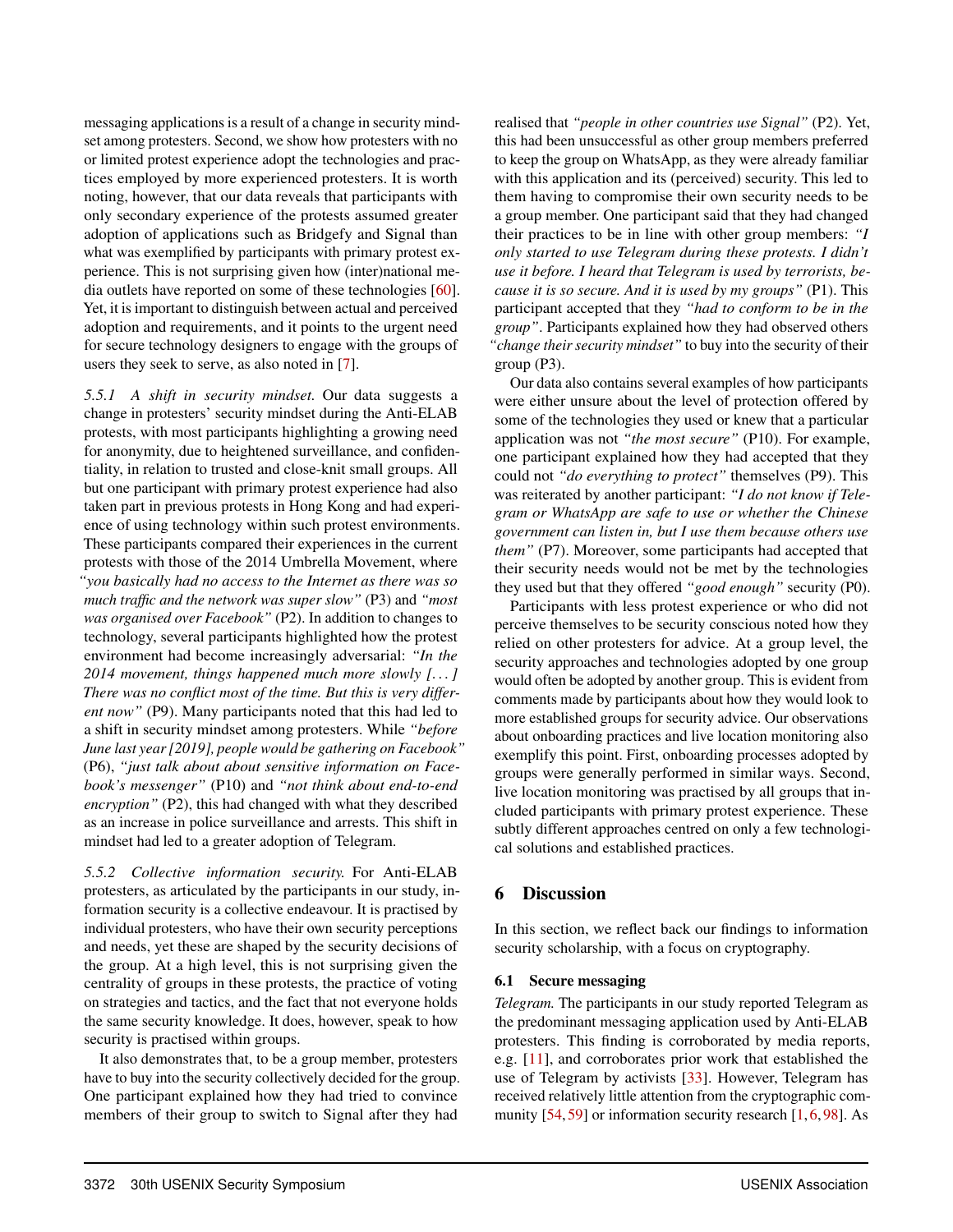noted in [\[59\]](#page-16-21), academic attention is focused on the Signal Protocol partly due to its strong security promises such as forward secrecy and post-compromise security. Indeed, even when Telegram is studied, its end-to-end encryption in secret chats is the focus, cf. [\[54,](#page-16-20)[59\]](#page-16-21). This feature, however, has little impact on the actual security provided by Telegram in the use case considered here, since secret chats are one-to-one only. Group chats are secured at the transport layer by Telegram's bespoke but understudied MTProto protocol, which Telegram typically uses in place of TLS.<sup>[7](#page-11-0)</sup> Telegram also implements a variety of features meant to support anonymity within groups, often in response to user demand [\[100,](#page-18-13) [101\]](#page-18-14), which have not been rigorously examined. Our work suggests the study of MTProto and the anonymity guarantees of Telegram's group chats as pressing problems for future work.

*Messaging Layer Security (MLS).* Our findings support the decision by the MLS working group to support groups of up to 50,000 users [\[97\]](#page-17-21). On the other hand, our findings indicate diverging security goals for different types of groups, roughly characterised by their size, in the setting under consideration: anonymity of group members towards each other but no confidentiality in large groups forming one type, and another one being confidentiality and authentication in small, closeknit groups. Our data presents a use case where a hierarchy of permissions in groups is central and where out-of-band authentication of group members may be assumed, weakening the need to trust the Authentication Service as defined in [\[97\]](#page-17-21). MLS does not model group permissions at a cryptographic level but aims to be compatible with this use case when such restrictions are externally enforced. It is worth noting that MLS supports multiple devices per user, while our data presents the practice of multiple users sharing the same account. It is plausible, though, that this conceptual difference does not make a difference in practice on the MLS level.

#### 6.2 Security notions

*Compromise.* In the literature, the notion of *forward secrecy* (FS) [\[38,](#page-15-17) [62\]](#page-16-22) is understood as the protection of past messages in the event of a later compromise of an involved party and the notion of *post-compromise security* (PCS) [\[22,](#page-15-18) [28\]](#page-15-19) as the protection of future messages some time after a (usually full state) compromise. Both of these security notions work with a persistent, global adversary of some form. Post-compromise security protects against an (ordinarily at some point passive) adversary after a compromise. Forward secrecy protects against an adversary that either passively observed the communication (weak FS) or even actively attacked it before the compromise.<sup>[8](#page-11-1)</sup>

The compromise the participants in our study were most concerned about was during and after an arrest. Here, they were concerned with both forward secrecy (remote message deletion) and post-compromise security (excluding an arrestee from a group). However, their notions differed from those in the literature. First, a cryptographic scheme achieving forward secrecy would not achieve the notion of forward secrecy desired by the participants in our study as messages remained stored on the recipient's device. $9$  That is, our participants assumed and aimed to protect against a compromise that reveals not only key material but also the entire chat history (stored on the phone). Second, a security goal of the participants in our study was to protect themselves during the compromise not just afterwards. As indicated in our research findings, there is a variety of behaviours attempting to detect and control compromise *as it happens*, including location monitoring, timed messages, revocation of administrator capabilities and message deletion for others, all done on behalf of the compromised person by the remaining group members (we discuss the resilience of these methods in Section  $6.3$ ). Critically, their notion of post-compromise security was at a group level (removing the compromised party) rather than for the com-promised party.<sup>[10](#page-11-3)</sup>

Overall, the adversary model of the participants in our study is both stronger (the adversary also compromises the chat history; protection against an adversary during a compromise is intended) and weaker (detectable) than those in the literature, i.e. the resulting security notions are incomparable.

*Time and place.* Implicit in our data is that security and access requirements change with time and place. Group members away from the front line are assumed to be relatively safe, compared to those on the front line facing immediate arrest. This suggests a partial solution for forward secrecy. Group membership could be restricted while out in the field – e.g. messages disappear faster, no access to the list of group members, only pseudonymous handles, no admin rights – with fuller access being restored using a secret-shared key after-wards.<sup>[11](#page-11-4)</sup> More broadly, it suggests modelling the dynamic nature of access privileges over time and place.

*Anonymity and authentication.* The use of forums such as LIHKG and large public Telegram groups, combined with the desire to avoid being tracked, suggests a need for a different kind of communication platform. If infiltration is assumed, the focus shifts from protecting confidentiality to protecting identity. As our data shows, this focus on anonymity surfaces the question of how to establish trust. A number of proposals exist in the literature: Dissent [\[27\]](#page-15-21) claims a "collective"

<span id="page-11-1"></span><span id="page-11-0"></span> $7$ In [\[33\]](#page-15-3) it is incorrectly reported that group chats default to TLS.

<sup>8</sup>Social dimensions of targeted attacks (active) and mass surveillance (passive) are discussed e.g. in [\[39,](#page-15-20) [53,](#page-16-23) [57\]](#page-16-14).

<span id="page-11-2"></span><sup>&</sup>lt;sup>9</sup>Disappearing messages only provide a partial solution, leaving messages received within the expiration window exposed.

<span id="page-11-3"></span><sup>&</sup>lt;sup>10</sup>It is worth noting that the grounding of authentication in offline interactions and the assumed detectability of a compromise provides a mechanism to achieve some form of post-compromise security in the more traditional sense out-of-band, possibly at the cost of replacing a burner phone and/or chat group.

<span id="page-11-4"></span><sup>&</sup>lt;sup>11</sup>This would partially mirror the practice adopted by some business travellers to move their data across borders online to avoid confiscation at the border, the latter being a use case used to motivate PCS in [\[28\]](#page-15-19).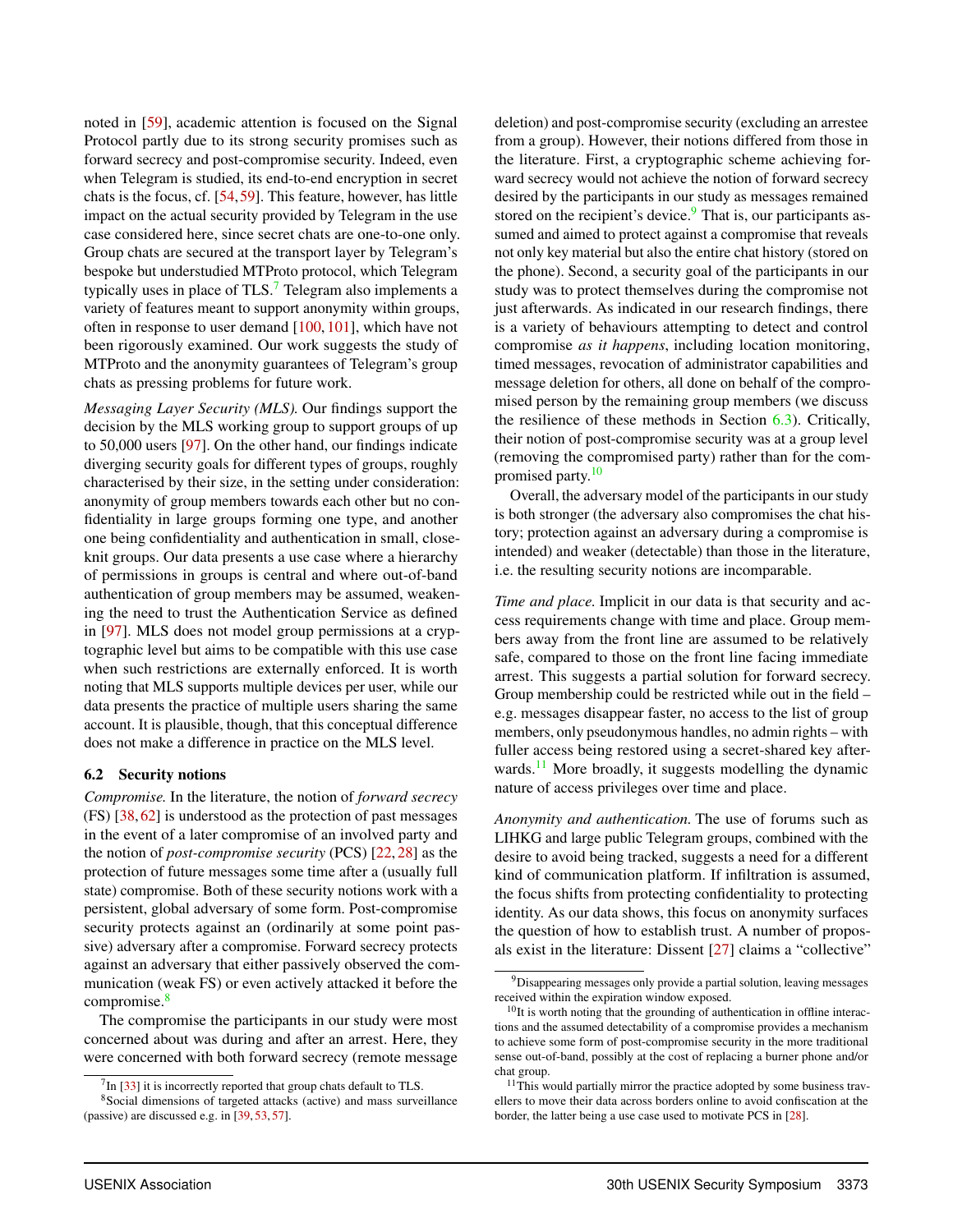approach to anonymous group messaging with accountability, Riposte [\[26\]](#page-15-22) aims to provide a secure whistleblowing or microblogging platform that resists disruption and Anon-Rep [\[118\]](#page-18-15) presents an anonymous reputation system for message boards. The systems vary in cryptographic assumptions, threat models as well as ability to scale, but none of them provide real-time messaging and are hence only suitable for public forums that are not time-sensitive. None of the cited works have moved beyond the prototype stage, and many open research questions remain in the area.

Closely related is the study of reputation systems, whether centralised [\[14,](#page-14-14) [36\]](#page-15-23) or decentralised [\[9,](#page-14-15) [83\]](#page-17-22), originally motivated by the information leakage in services such as eBay or Uber which utilise public user ratings. It is not immediately clear how such a system could be translated to the setting of user trustworthiness in anonymous messaging, but the emergence of crowdsourced services such as the voluntary car scheme reveals potentially more straightforward applications. Yet, the context in which reputation systems are reasoned about is largely limited to marketplaces and cryptocurrencies. Moreover, given the strong emphasis on collective or group action indicated by our data, it is an interesting open question where (if anywhere) group [\[20\]](#page-15-24) or ring [\[86\]](#page-17-23) signatures, the primitives often underlying reputation schemes, may productively be deployed. However, the high level of mutual trust required to operate in small affinity groups and the practice of sharing account credentials might make the functionalities of these primitives unnecessary.

*Trusted third parties.* Our data indicates that the Anti-ELAB protests rely heavily on trusted third parties. This is true in a technological sense, e.g. group chats are not end-to-end encrypted and facilitated by Telegram's servers, which are protected by geopolitics, i.e. the limited reach of the current adversary. This observation corroborates prior work on activists [\[33\]](#page-15-3).

While this technological reliance might be an artefact of necessity – viable alternatives are absent – our data also shows that trusted third parties, in the form of anonymous group administrators, are a central feature of these 'decentralised' and 'leaderless' protests. The work of Azer et al. [\[10\]](#page-14-16) highlights the significance of what they call "connective leadership" in digitally enabled and self-organised contemporary activism. Echoing this work, our findings illustrate how even 'leaderless' protests require leaders to connect protesters and protest groups. In the Anti-ELAB protests, due to their highly digitalised nature and experiences from the 2014 protests, group administrators act as connective leaders. This makes understanding their information security practices and needs a critical area of research for information security researchers, as the compromise of one of these administrators can have significant consequences, see e.g. [\[103\]](#page-18-16). This is particularly pertinent as large-scale protests around the globe adopt the strategies developed in these protests – their dynamic, mobile, digital and flat structure. On a technological level, recalling

that the administration duties are often split between different individuals, and that the most prevalent form of compromise – arrest – may be detectable, MPC solutions, even in the efficient non-malicious setting, might suggest themselves.

## <span id="page-12-0"></span>6.3 Misconceptions

The participants in our study made security decisions based on specific functionality needs and explicitly formulated domainspecific security perceptions. However, our data reveals several mistakes in their perceptions of the security guarantees of the tools they relied on. Participants assumed that end-toend encryption could be enabled in Telegram group chats, which is incorrect. The data also highlights that the ability to delete messages on other users' devices and to remove them from a group after an arrest drove the adoption of messaging platforms. Yet, these tactics assume that the compromised device continues to receive and process deletion requests; the more this tactic catches on and thus registers with the adversary, the more dubious this assumption becomes. Such misconceptions are not unique to our study. For example, several studies on usability, e.g. [\[52,](#page-16-24) [113\]](#page-18-17), highlight user misconceptions and false mental models in relation to security. Other studies, e.g. [\[2,](#page-14-17) [30\]](#page-15-25), also suggest that users find it difficult to understand the security of the applications they rely on and whether it fulfils their needs. For higher-risk users such misconceptions can have dire consequences for their safety, especially since the misconceptions identified in our study tended to overestimate the security guarantees given. Critically, however, our data highlights the negotiated and collective nature of adoption in this setting, in contrast to individual preferences foregrounded in previous work.

## 6.4 Collective security

Our findings speak to an understanding of information security that rests on collective practices, where security for the group is negotiated between group members and where individual security notions are shaped by those of the group. They show how Anti-ELAB protesters practised security to fulfil their own security needs as well as those of the group. Where these were in conflict, our findings suggest that protesters accepted the security approaches collectively decided for the group. Group membership was conditioned on realising specific security goals related to the Anti-ELAB context – anonymity in large public groups and confidentiality and authentication in small close-knit groups. Practices such as collective decision making to provide 'security in numbers' and tactical 'buy in' from group members substantiate the notion that, for the participants in our study, information security is a collective endeavour.

The idea of *collectivity* in information security is not novel, yet, research on group-level information security is sparse – and is largely limited to work on employee groups [\[4,](#page-14-18) [56\]](#page-16-25) and socialising contexts [\[116\]](#page-18-18). Moreover, usable security scholarship generally considers security at an individual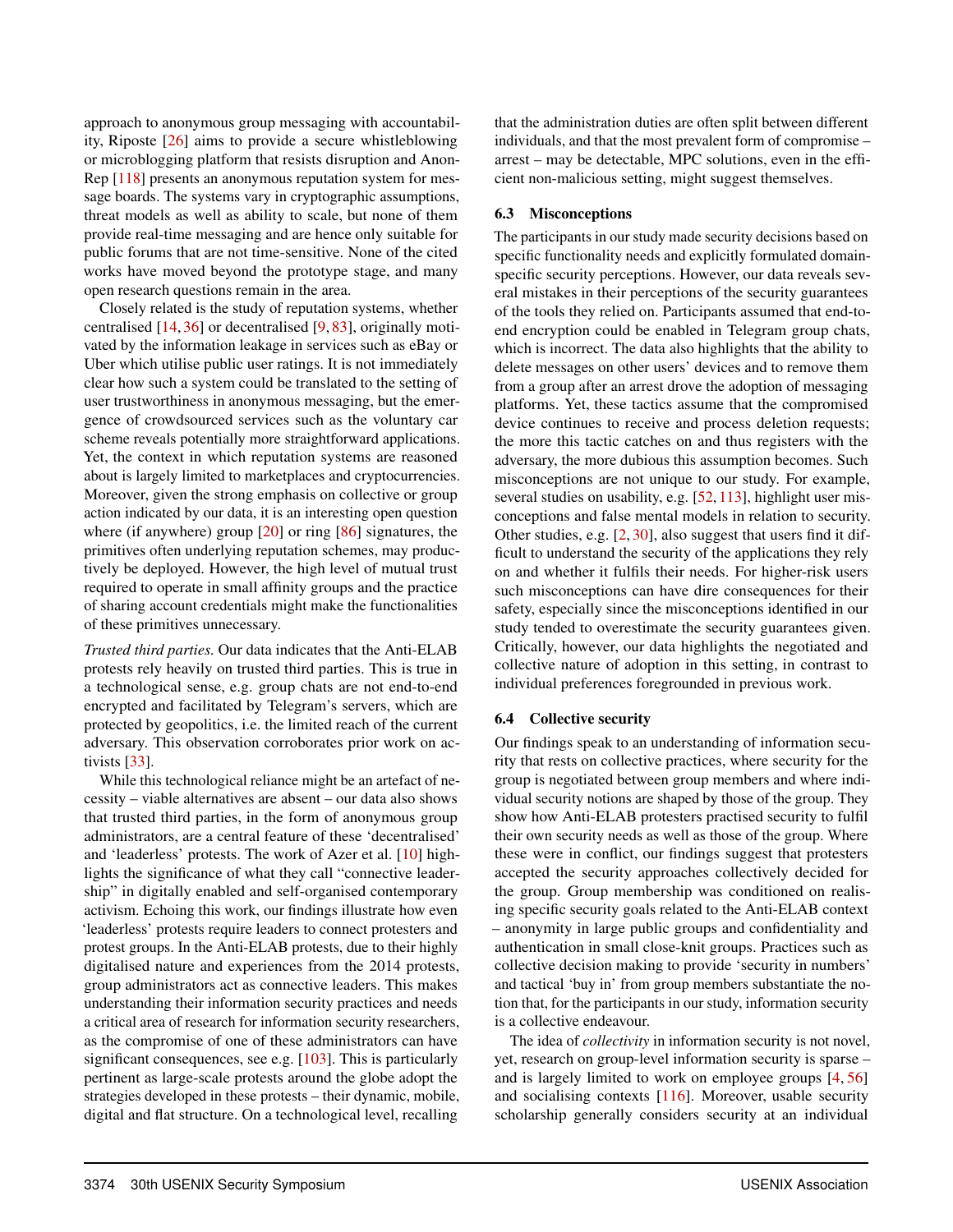level, as do user studies on messaging applications, see e.g. [\[1,](#page-14-12) [2,](#page-14-17) [30,](#page-15-25) [89,](#page-17-24) [114,](#page-18-19) [115\]](#page-18-20). While, collectively, these studies highlight a series of usability shortcomings of messaging applications, they do not consider the social environment within which these are used, nor do they consider collective security practices which dominated our study. They generally treat such shortcomings as technological problems and/or incomplete mental models among individual users, rather than also considering how users' wider social context and collective, negotiated practices shape their use of these technologies and how (in)secure they feel in doing so.

Our findings demonstrate that the particularities of *this* adversarial context, the Anti-ELAB protests, shaped participants' collective security needs and responses. Participants explained how social relations and trust were established at the protest sites rather than online and how this shaped their security practices, such as onboarding of new group members. In contrast to most usable security assumptions, our data shows that protesters go to great lengths to fulfil their security needs, conditioned on their adversarial setting and their group membership, but that such needs are not fulfilled by the technologies they rely on.

As we show in Section [2.3,](#page-3-3) other interview-based works on higher-risk users also emphasise the significance of the social context for the practice of information security. In bringing our findings into conversation with these studies, we note some high-level connections. For example, the participants in our study reported employing both technical and non-technical protection strategies, which has also been noted in recent studies on, e.g., journalists' use of security technology and related defensive practices [\[74\]](#page-17-2) and political activists' "low tech" protection mechanisms in the context of the Sudanese Revolution [\[29\]](#page-15-2). Yet, while studies on other groups of higher-risk users, such as refugees and migrants, identify several cultural, social, economic and technological barriers that lead to unfulfilled security needs [\[37,](#page-15-4) [94\]](#page-17-4), for the participants in our study, such barriers predominantly related to misconceptions about the security offered by the technology they relied on, the appropriation of insecure technology and their highly adversarial setting.

While it is possible to make some high-level connections between our findings and existing studies, the diversity of security concerns experienced by distinct groups and within specific contexts, requires grounded and situated research that is sensitive to this diversity. Moreover, our study, clearly illustrating how security is practised collectively among Anti-ELAB protesters, shows the critical need to situate technological security questions within the specific social contexts of groups, who share particular security goals. Thus, to understand collective security concerns and needs, future research should consider employing an ethnographic approach to "unearth what the group (under study) takes for granted" [\[46,](#page-16-26) p.551].

## <span id="page-13-0"></span>7 Conclusion

We conclude by summarising our key findings and by synthesising, with caution, requirements for (secure) messaging applications to serve the needs of protesters. Our interviews paint a diversified picture of group communication patterns, security needs and practices and they show how these are facilitated by a select few messaging applications and digital platforms.

Protesters rely heavily on Telegram and WhatsApp for their communication. Our findings illustrate how central these tools are for organising on the ground, by facilitating a collective approach to establish tactics, e.g. through anonymous polls, which was seen to provide both 'security in numbers' and 'buy in' for the chosen tactic. These decisions were made in groups of varying size and the administrators of these groups adopted the roles of leaders in these 'leaderless' and 'decentralised' protests. Overall, we found that these protests were organised in a mix of large public and small close-knit groups, with differing security requirements: anonymity within the group, on the one hand, and confidentiality and authentication, on the other. To bridge the conflicting requirements of anonymity and trust, participants reported a long, offline onboarding process before adding new members to a group.

The participants in our study developed tactics to detect compromise and to achieve some form of forward secrecy, i.e. protection of secrets against a later compromise. Group members monitored the movements of fellow group members to eliminate traces of the group chat from their phone in case of an arrest and to render legal aid. This explains the importance attributed to the ability to remotely delete messages on other people's devices. Participants adopted a variety of practices to address (perceived) shortcomings of digital communications and conflicting security needs. For example, to facilitate pseudonymity, compartmentalisation through the use of multiple devices and burner phones was widespread. Participants also reported how security decisions were collective, requiring group members to buy into the security practices of their group. This was a process fraught with conflict as differing security needs confronted each other.

For designers, several requirements on (secure) messaging applications emerge from our data: support for both (small) private and (large) public groups, the avoidance of phone numbers or other personally identifiable information and the ability of administrators to control messages and participation in groups. In particular, there is a clear distinction in security requirements for different types of groups: anonymity in large groups, confidentiality up to forward secrecy in small groups. In addition, going beyond strictly messaging, several features such as polls and live location sharing emerged as key enablers for participants. Participants also expressed a strong desire to be able to have control over their messages after sending them, such as on-demand remote message deletion.

However, we caution against taking this list of requirements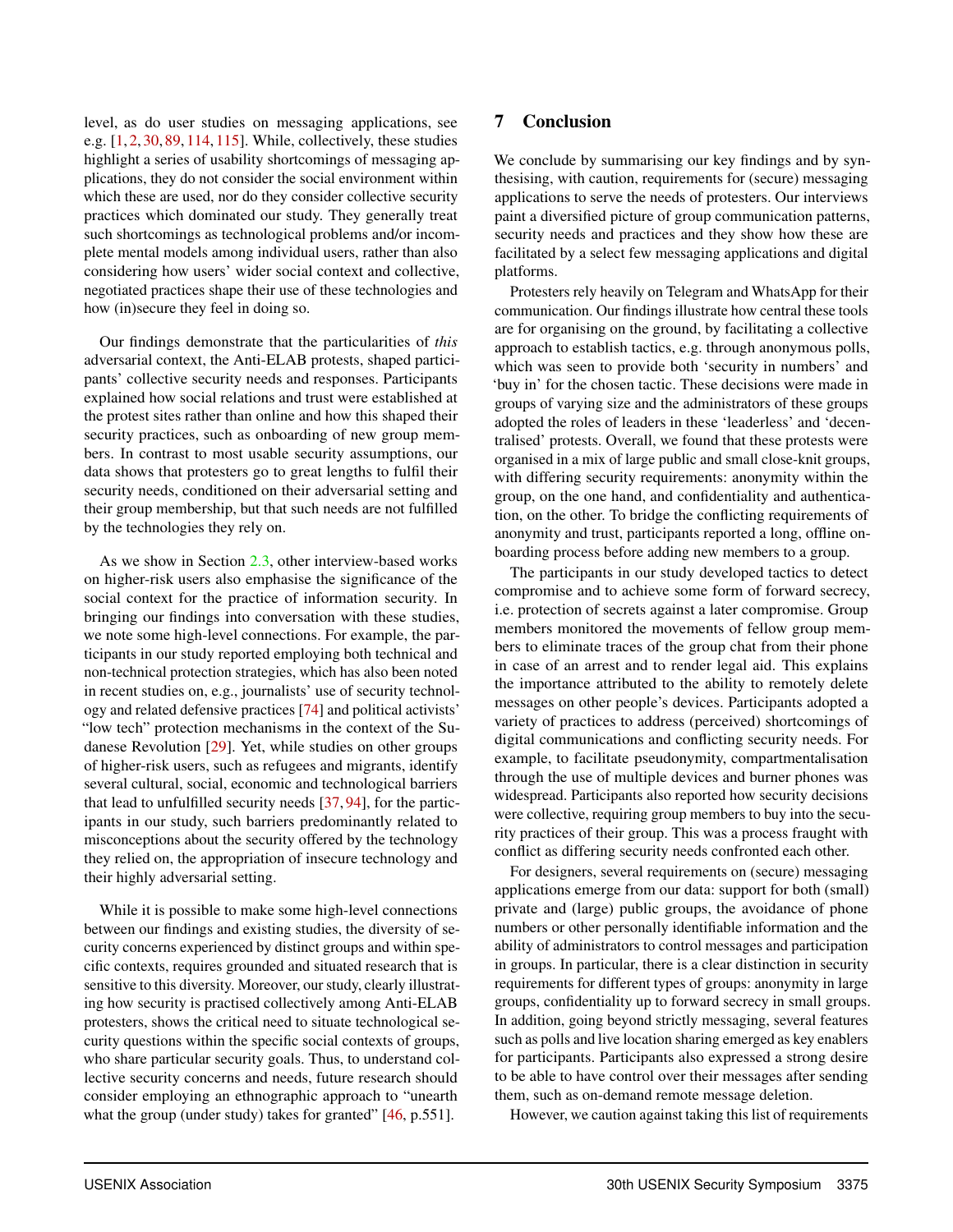as a blueprint. First, our data only covers interviews with 11 participants. Second, these feature requests are informed by what existing technologies provide and thus do not necessarily represent the horizon of what is possible or desirable. Third, as we discuss above, the security guarantees provided by some of the employed tactics, particularly remote message deletion, are limited. Fourth, our data presents information security as a negotiated, conflict-laden and changing practice, suggesting that a universal solution may not exist.

## Acknowledgements

We thank the participants for speaking to us and the gatekeepers for their assistance in establishing contact with participants. The research of Mareková was supported by the EPSRC and the UK Government as part of the Centre for Doctoral Training in Cyber Security at Royal Holloway, University of London (EP/P009301/1).

## References

- <span id="page-14-12"></span>[1] Abu-Salma, R., Krol, K., Parkin, S., Koh, V., Kwan, K., Mahboob, J., Traboulsi, Z., Sasse, M.A.: The security blanket of the chat world: An analytic evaluation and a user study of Telegram. Proceedings 2nd European Workshop on Usable Security (2017), [http://dx.doi.org/](http://dx.doi.org/10.14722/eurousec.2017.23006) [10.14722/eurousec.2017.23006](http://dx.doi.org/10.14722/eurousec.2017.23006)
- <span id="page-14-17"></span>[2] Abu-Salma, R., Sasse, M.A., Bonneau, J., Danilova, A., Naiakshina, A., Smith, M.: Obstacles to the adoption of secure communication tools. In: 2017 IEEE Symposium on Security and Privacy. pp. 137–153. IEEE Computer Society Press (May 2017)
- <span id="page-14-10"></span>[3] Albrecht, M.R., Blasco, J., Jensen, R.B., Mareková, L.: Mesh messaging in large-scale protests: Breaking Bridgefy. Cryptology ePrint Archive, Report 2021/214 (2021), <https://eprint.iacr.org/2021/214>
- <span id="page-14-18"></span>[4] Albrechtsen, E., Hovden, J.: The information security digital divide between information security managers and users. Computers & Security 28(6), 476–490 (2009)
- <span id="page-14-3"></span>[5] AlSayyad, N., Guvenc, M.: Virtual uprisings: On the interaction of new social media, traditional media coverage and urban space during the 'Arab Spring'. Urban Studies 52(11), 2018–2034 (2015)
- <span id="page-14-13"></span>[6] Anglano, C., Canonico, M., Guazzone, M.: Forensic analysis of Telegram Messenger on Android smartphones. Digital Investigation 23, 31–49 (2017)
- <span id="page-14-6"></span>[7] Aouragh, M., Gürses, S., Rocha, J., Snelting, F.: FCJ-196 Let's first get things done! On division of labour and techno-political practices of delegation in times of crisis. The Fibreculture Journal (26), 209–238 (Dec 2015), <http://dx.doi.org/10.15307/fcj.26.196.2015>
- <span id="page-14-5"></span>[8] Arun, C.: On WhatsApp, rumours, lynchings, and the Indian government. Economic & Political Weekly 54(6) (2019)
- <span id="page-14-15"></span>[9] Azad, M.A., Bag, S., Hao, F.: PrivBox: Verifiable decentralized reputation system for online marketplaces. Future Gener. Comput. Syst. 89, 44–57 (2018)
- <span id="page-14-16"></span>[10] Azer, E., Harindranath, G., Zheng, Y.: Revisiting leadership in information and communication technology (ICT) enabled activism: A study of Egypt's grassroots human rights groups. New Media & Society 21(5), 1141–1169 (2019)
- <span id="page-14-11"></span>[11] Banjo, S.: Hong Kong protests drive surge in Telegram chat app. [https://web.archive.org/web/](https://web.archive.org/web/20201015094416/https://www.bloomberg.com/news/articles/2019-08-15/hong-kong-protests-drive-surge-in-popular-telegram-chat-app) [20201015094416/https://www.bloomberg.com/](https://web.archive.org/web/20201015094416/https://www.bloomberg.com/news/articles/2019-08-15/hong-kong-protests-drive-surge-in-popular-telegram-chat-app) [news/articles/2019-08-15/hong-kong-protests](https://web.archive.org/web/20201015094416/https://www.bloomberg.com/news/articles/2019-08-15/hong-kong-protests-drive-surge-in-popular-telegram-chat-app)[drive-surge-in-popular-telegram-chat-app](https://web.archive.org/web/20201015094416/https://www.bloomberg.com/news/articles/2019-08-15/hong-kong-protests-drive-surge-in-popular-telegram-chat-app) (Aug 2019)
- <span id="page-14-4"></span>[12] Bennett, W.L., Segerberg, A.: The logic of connective action: Digital media and the personalization of contentious politics. Information, communication & society 15(5), 739–768 (2012)
- <span id="page-14-8"></span>[13] Blee, K.M., Taylor, V.: Semi-structured interviewing in social movement research. Methods of social movement research 16, 92–117 (2002)
- <span id="page-14-14"></span>[14] Blömer, J., Juhnke, J., Kolb, C.: Anonymous and publicly linkable reputation systems. In: Böhme, R., Okamoto, T. (eds.) FC 2015. LNCS, vol. 8975, pp. 478–488. Springer, Heidelberg (Jan 2015)
- <span id="page-14-0"></span>[15] Blundy, E.C..R.: 'Bulletproof' China-backed doxxing site attacks Hong Kong's democracy activists. [https:](https://web.archive.org/web/20191101112411/https://www.hongkongfp.com/2019/11/01/bulletproof-china-backed-doxxing-site-attacks-hong-kongs-democracy-activists/) [//web.archive.org/web/20191101112411/https:](https://web.archive.org/web/20191101112411/https://www.hongkongfp.com/2019/11/01/bulletproof-china-backed-doxxing-site-attacks-hong-kongs-democracy-activists/) [//www.hongkongfp.com/2019/11/01/bulletproof](https://web.archive.org/web/20191101112411/https://www.hongkongfp.com/2019/11/01/bulletproof-china-backed-doxxing-site-attacks-hong-kongs-democracy-activists/)[china-backed-doxxing-site-attacks-hong-kongs](https://web.archive.org/web/20191101112411/https://www.hongkongfp.com/2019/11/01/bulletproof-china-backed-doxxing-site-attacks-hong-kongs-democracy-activists/)[democracy-activists/](https://web.archive.org/web/20191101112411/https://www.hongkongfp.com/2019/11/01/bulletproof-china-backed-doxxing-site-attacks-hong-kongs-democracy-activists/) (Nov 2019)
- <span id="page-14-1"></span>[16] Borak, M.: We tested a messaging app used by Hong Kong protesters that works without an internet connection. [http:](http://web.archive.org/web/20191206182048/https://www.abacusnews.com/digital-life/we-tested-messaging-app-used-hong-kong-protesters-works-without-internet-connection/article/3025661) [//web.archive.org/web/20191206182048/https:](http://web.archive.org/web/20191206182048/https://www.abacusnews.com/digital-life/we-tested-messaging-app-used-hong-kong-protesters-works-without-internet-connection/article/3025661) [//www.abacusnews.com/digital-life/we-tested](http://web.archive.org/web/20191206182048/https://www.abacusnews.com/digital-life/we-tested-messaging-app-used-hong-kong-protesters-works-without-internet-connection/article/3025661)[messaging-app-used-hong-kong-protesters](http://web.archive.org/web/20191206182048/https://www.abacusnews.com/digital-life/we-tested-messaging-app-used-hong-kong-protesters-works-without-internet-connection/article/3025661)[works-without-internet-connection/article/](http://web.archive.org/web/20191206182048/https://www.abacusnews.com/digital-life/we-tested-messaging-app-used-hong-kong-protesters-works-without-internet-connection/article/3025661) [3025661](http://web.archive.org/web/20191206182048/https://www.abacusnews.com/digital-life/we-tested-messaging-app-used-hong-kong-protesters-works-without-internet-connection/article/3025661) (Sep 2019)
- <span id="page-14-9"></span>[17] Bradsher, K., Victor, D.: Hong Kong leader invokes emergency powers to ban masks during protests. [https:](https://web.archive.org/web/20191004062033/https://www.nytimes.com/2019/10/04/world/asia/hong-kong-emergency-powers.html) [//web.archive.org/web/20191004062033/https:](https://web.archive.org/web/20191004062033/https://www.nytimes.com/2019/10/04/world/asia/hong-kong-emergency-powers.html) [//www.nytimes.com/2019/10/04/world/asia/hong](https://web.archive.org/web/20191004062033/https://www.nytimes.com/2019/10/04/world/asia/hong-kong-emergency-powers.html)[kong-emergency-powers.html](https://web.archive.org/web/20191004062033/https://www.nytimes.com/2019/10/04/world/asia/hong-kong-emergency-powers.html) (Oct 2019)
- <span id="page-14-2"></span>[18] Castells, M.: Networks of outrage and hope: Social movements in the Internet age. John Wiley & Sons (2012)
- <span id="page-14-7"></span>[19] Charmaz, K.: Constructing grounded theory. SAGE (2014)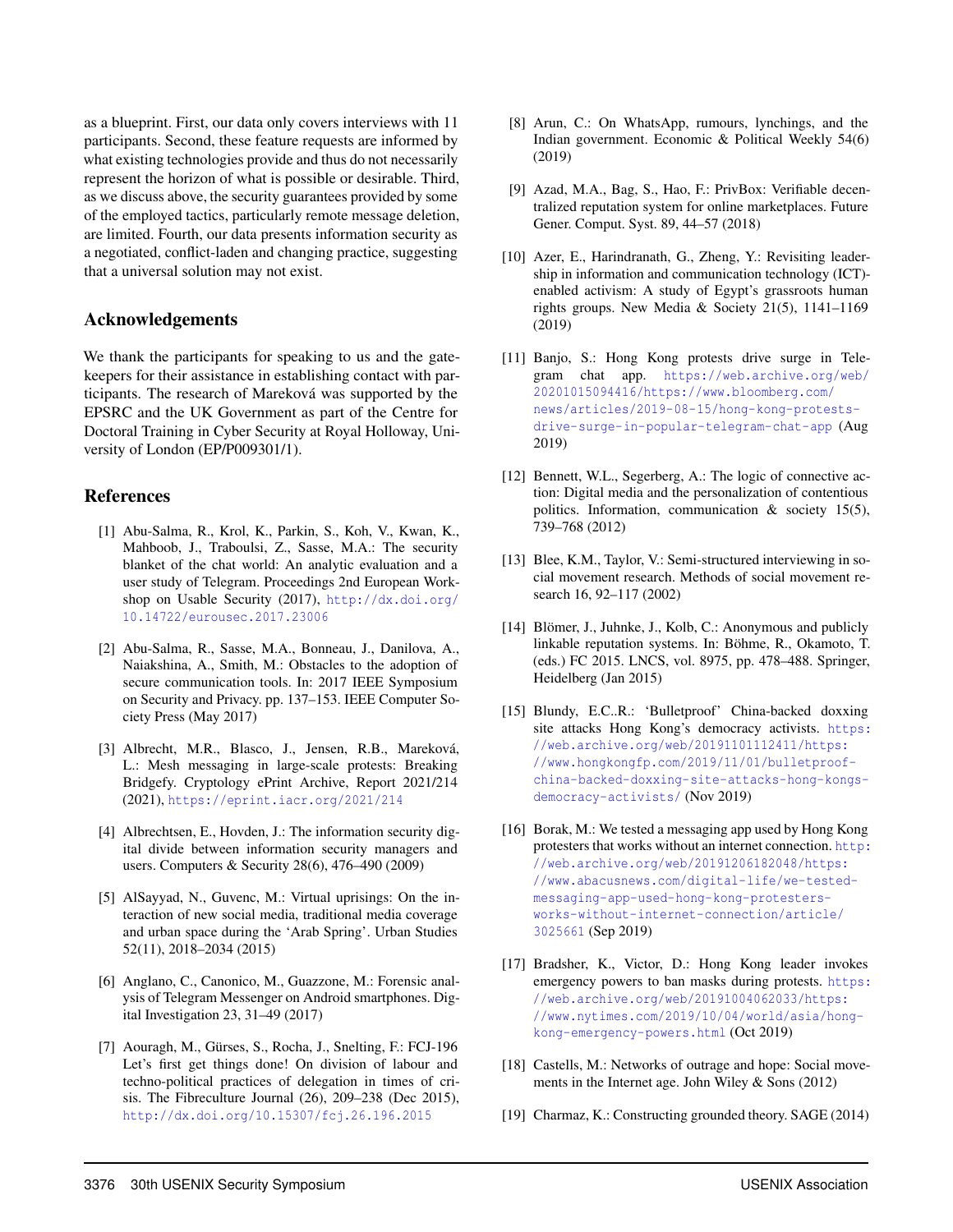- <span id="page-15-24"></span>[20] Chaum, D., van Heyst, E.: Group signatures. In: Davies, D.W. (ed.) EUROCRYPT'91. LNCS, vol. 547, pp. 257– 265. Springer, Heidelberg (Apr 1991)
- <span id="page-15-6"></span>[21] chuang: Welcome to the frontlines: Beyond violence and nonviolence. [https://web.archive.org/web/](https://web.archive.org/web/20201009153811/http://chuangcn.org/2020/06/frontlines/) [20201009153811/http://chuangcn.org/2020/06/](https://web.archive.org/web/20201009153811/http://chuangcn.org/2020/06/frontlines/) [frontlines/](https://web.archive.org/web/20201009153811/http://chuangcn.org/2020/06/frontlines/) (Jun 2020)
- <span id="page-15-18"></span>[22] Cohn-Gordon, K., Cremers, C.J.F., Garratt, L.: On postcompromise security. In: IEEE 29th Computer Security Foundations Symposium, CSF 2016, Lisbon, Portugal, June 27 - July 1, 2016. pp. 164–178. IEEE Computer Society (2016)
- <span id="page-15-0"></span>[23] Coles-Kemp, L., Jensen, R.B.: Accessing a new land: Designing for a social conceptualisation of access. In: Proceedings of the 2019 CHI Conference on Human Factors in Computing Systems. pp. 1–12 (2019)
- <span id="page-15-1"></span>[24] Coles-Kemp, L., Jensen, R.B., Talhouk, R.: In a new land: mobile phones, amplified pressures and reduced capabilities. In: Proceedings of the 2018 CHI Conference on Human Factors in Computing Systems. pp. 1–13 (2018)
- <span id="page-15-7"></span>[25] Coopman, T.M.: Networks of dissent: Emergent forms in media based collective action. Critical studies in media communication 28(2), 153–172 (2011)
- <span id="page-15-22"></span>[26] Corrigan-Gibbs, H., Boneh, D., Mazières, D.: Riposte: An anonymous messaging system handling millions of users. In: IEEE S&P 2015 [\[50\]](#page-16-27), pp. 321–338
- <span id="page-15-21"></span>[27] Corrigan-Gibbs, H., Ford, B.: Dissent: accountable anonymous group messaging. In: Al-Shaer, E., Keromytis, A.D., Shmatikov, V. (eds.) ACM CCS 2010. pp. 340–350. ACM Press (Oct 2010)
- <span id="page-15-19"></span>[28] Cremers, C., Hale, B., Kohbrok, K.: Efficient postcompromise security beyond one group. Cryptology ePrint Archive, Report 2019/477 (2019), [https://eprint.](https://eprint.iacr.org/2019/477) [iacr.org/2019/477](https://eprint.iacr.org/2019/477)
- <span id="page-15-2"></span>[29] Daffalla, A., Simko, L., Kohno, T., Bardas, A.G.: Defensive technology use by political activists during the Sudanese revolution. In: 2021 IEEE Symposium on Security and Privacy. IEEE Computer Society Press (2021)
- <span id="page-15-25"></span>[30] Dechand, S., Naiakshina, A., Danilova, A., Smith, M.: In encryption we don't trust: the effect of end-to-end encryption to the masses on user perception. In: 2019 IEEE European Symposium on Security and Privacy (EuroS&P). pp. 401–415. IEEE (2019)
- <span id="page-15-8"></span>[31] Dencik, L., Leistert, O.: Critical perspectives on social media and protest: Between control and emancipation. Rowman & Littlefield (2015)
- <span id="page-15-9"></span>[32] Ems, L.: Twitter's place in the tussle: how old power struggles play out on a new stage. Media, Culture & Society 36(5), 720–731 (2014)
- <span id="page-15-3"></span>[33] Ermoshina, K., Halpin, H., Musiani, F.: Can Johnny build a protocol? co-ordinating developer and user intentions for privacy-enhanced secure messaging protocols. In: European Workshop on Usable Security (2017)
- <span id="page-15-10"></span>[34] Fuchs, C.: Occupymedia!: The Occupy movement and social media in crisis capitalism. John Hunt Publishing (2014)
- <span id="page-15-15"></span>[35] Galletta, A.: Mastering the semi-structured interview and beyond: From research design to analysis and publication, vol. 18. NYU press (2013)
- <span id="page-15-23"></span>[36] Garms, L., Quaglia, E.A.: A new approach to modelling centralised reputation systems. In: Buchmann, J., Nitaj, A., eddine Rachidi, T. (eds.) AFRICACRYPT 19. LNCS, vol. 11627, pp. 429–447. Springer, Heidelberg (Jul 2019)
- <span id="page-15-4"></span>[37] Guberek, T., McDonald, A., Simioni, S., Mhaidli, A.H., Toyama, K., Schaub, F.: Keeping a low profile? Technology, risk and privacy among undocumented immigrants. In: Proceedings of the 2018 CHI Conference on Human Factors in Computing Systems. pp. 1–15 (2018)
- <span id="page-15-17"></span>[38] Günther, C.G.: An identity-based key-exchange protocol. In: Quisquater, J.J., Vandewalle, J. (eds.) EURO-CRYPT'89. LNCS, vol. 434, pp. 29–37. Springer, Heidelberg (Apr 1990)
- <span id="page-15-20"></span>[39] Gürses, S., Kundnani, A., Van Hoboken, J.: Crypto and empire: the contradictions of counter-surveillance advocacy. Media, Culture & Society 38(4), 576–590 (2016)
- <span id="page-15-12"></span>[40] Haciyakupoglu, G., Zhang, W.: Social media and trust during the Gezi protests in Turkey. Journal of computermediated communication 20(4), 450–466 (2015)
- <span id="page-15-13"></span>[41] Hale, E.: Hong Kong protesters use new flashmob strategy to avoid arrest. [https://web.archive.org/](https://web.archive.org/web/20191101112411/https://www.theguardian.com/world/2019/oct/13/hong-kong-protesters-flashmobs-blossom-everywhere) [web/20191101112411/https://www.theguardian.](https://web.archive.org/web/20191101112411/https://www.theguardian.com/world/2019/oct/13/hong-kong-protesters-flashmobs-blossom-everywhere) [com/world/2019/oct/13/hong-kong-protesters](https://web.archive.org/web/20191101112411/https://www.theguardian.com/world/2019/oct/13/hong-kong-protesters-flashmobs-blossom-everywhere)[flashmobs-blossom-everywhere](https://web.archive.org/web/20191101112411/https://www.theguardian.com/world/2019/oct/13/hong-kong-protesters-flashmobs-blossom-everywhere) (Oct 2019)
- <span id="page-15-5"></span>[42] Halpin, H., Ermoshina, K., Musiani, F.: Co-ordinating developers and high-risk users of privacy-enhanced secure messaging protocols. In: Cremers, C., Lehmann, A. (eds.) Security Standardisation Research - 4th International Conference, SSR 2018. Lecture Notes in Computer Science, vol. 11322, pp. 56–75. Springer (2018), [https://doi.](https://doi.org/10.1007/978-3-030-04762-7_4) [org/10.1007/978-3-030-04762-7\\_4](https://doi.org/10.1007/978-3-030-04762-7_4)
- <span id="page-15-16"></span>[43] Hammersley, M., Atkinson, P.: Ethnography: Principles in Practice. Routledge (2007)
- <span id="page-15-11"></span>[44] Harlow, S.: Social media and social movements: Facebook and an online guatemalan justice movement that moved offline. New Media & Society 14(2), 225–243 (2012)
- <span id="page-15-14"></span>[45] Hennink, M.M., Kaiser, B.N., Marconi, V.C.: Code saturation versus meaning saturation: how many interviews are enough? Qualitative health research 27(4), 591–608 (2017)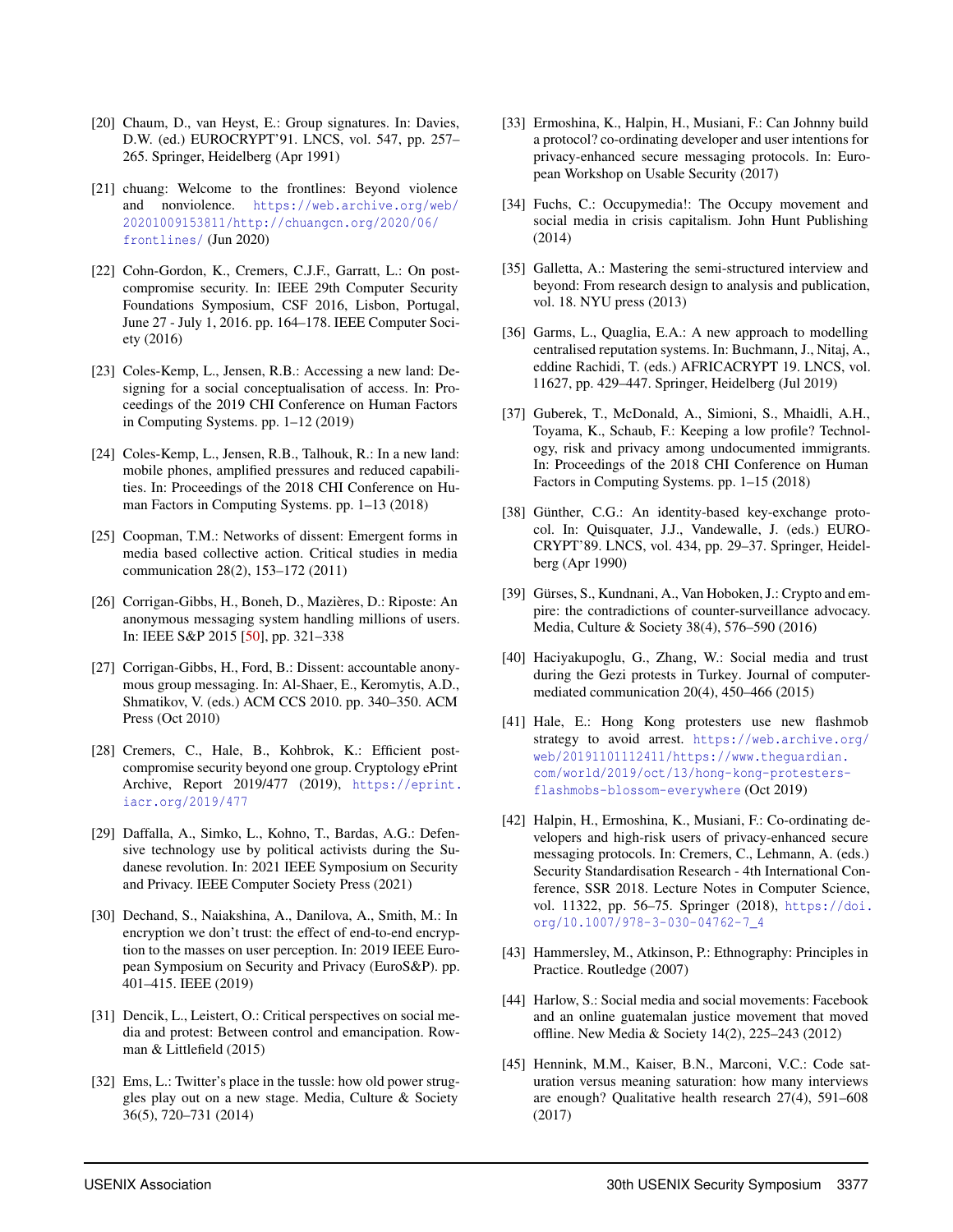- <span id="page-16-26"></span>[46] Herbert, S.: For ethnography. Progress in human geography 24(4), 550–568 (2000)
- <span id="page-16-13"></span>[47] Holbig, H.: Be water, my friend: Hong Kong's 2019 antiextradition protests. International Journal of Sociology 50(4), 325–337 (2020)
- <span id="page-16-6"></span>[48] Howard, P.N., Hussain, M.M.: Democracy's fourth wave?: digital media and the Arab Spring. Oxford University Press (2013)
- <span id="page-16-3"></span>[49] Hui, M.: Hong Kong is exporting its protest techniques around the world. [https://web.archive.org/web/](https://web.archive.org/web/20201009153848/https://qz.com/1728078/be-water-catalonia-protesters-learn-from-hong-kong/) [20201009153848/https://qz.com/1728078/be](https://web.archive.org/web/20201009153848/https://qz.com/1728078/be-water-catalonia-protesters-learn-from-hong-kong/)[water-catalonia-protesters-learn-from-hong](https://web.archive.org/web/20201009153848/https://qz.com/1728078/be-water-catalonia-protesters-learn-from-hong-kong/)[kong/](https://web.archive.org/web/20201009153848/https://qz.com/1728078/be-water-catalonia-protesters-learn-from-hong-kong/) (Oct 2019)
- <span id="page-16-27"></span>[50] 2015 IEEE Symposium on Security and Privacy. IEEE Computer Society Press (May 2015)
- <span id="page-16-18"></span>[51] International, Q.: Nvivo. [https://web.archive.](https://web.archive.org/web/20200919072726/https://www.qsrinternational.com/nvivo-qualitative-data-analysis-software/about/nvivo) [org/web/20200919072726/https://www.](https://web.archive.org/web/20200919072726/https://www.qsrinternational.com/nvivo-qualitative-data-analysis-software/about/nvivo) [qsrinternational.com/nvivo-qualitative-data](https://web.archive.org/web/20200919072726/https://www.qsrinternational.com/nvivo-qualitative-data-analysis-software/about/nvivo)[analysis-software/about/nvivo](https://web.archive.org/web/20200919072726/https://www.qsrinternational.com/nvivo-qualitative-data-analysis-software/about/nvivo) (Sep 2020)
- <span id="page-16-24"></span>[52] Ion, I., Reeder, R., Consolvo, S.: "... no one can hack my mind": Comparing Expert and Non-Expert Security Practices. In: Eleventh Symposium On Usable Privacy and Security (SOUPS 2015). pp. 327–346 (2015)
- <span id="page-16-23"></span>[53] Jaggard, A.D., Syverson, P.: Onions in the crosshairs: When the man really is out to get you. In: Proceedings of the 2017 on Workshop on Privacy in the Electronic Society. pp. 141–151 (2017)
- <span id="page-16-20"></span>[54] Jakobsen, J., Orlandi, C.: On the CCA (in)security of MTProto. Proceedings of the 6th Workshop on Security and Privacy in Smartphones and Mobile Devices - SPSM'16 (2016), [http://dx.doi.org/10.1145/](http://dx.doi.org/10.1145/2994459.2994468) [2994459.2994468](http://dx.doi.org/10.1145/2994459.2994468)
- <span id="page-16-16"></span>[55] Jensen, R.B., Coles-Kemp, L., Talhouk, R.: When the civic turn turns digital: Designing safe and secure refugee resettlement. In: Proceedings of the 2020 CHI Conference on Human Factors in Computing Systems. pp. 1–14 (2020)
- <span id="page-16-25"></span>[56] Johnston, A., Di Gangi, P., Howard, J., Worrell, J.L.: It takes a village: Understanding the collective security efficacy of employee groups. Journal of the Association for Information Systems 20(3), 3 (2019)
- <span id="page-16-14"></span>[57] Kamara, S.: Crypto for the People. [https://www.](https://www.youtube.com/watch?v=Ygq9ci0GFhA) [youtube.com/watch?v=Ygq9ci0GFhA](https://www.youtube.com/watch?v=Ygq9ci0GFhA) (Aug 2020), invited talk at CRYPTO 2020
- <span id="page-16-7"></span>[58] Kavada, A.: Creating the collective: social media, the Occupy movement and its constitution as a collective actor. Information, Communication & Society 18(8), 872–886 (2015)
- <span id="page-16-21"></span>[59] Kobeissi, N.: Formal Verification for Real-World Cryptographic Protocols and Implementations. Theses, INRIA Paris ; Ecole Normale Supérieure de Paris - ENS Paris (Dec 2018), <https://hal.inria.fr/tel-01950884>
- <span id="page-16-19"></span>[60] Koetsier, J.: Hong Kong protestors using mesh messaging app china can't block: Usage up 3685%. [https:](https://web.archive.org/web/20200411154603/https://www.forbes.com/sites/johnkoetsier/2019/09/02/hong-kong-protestors-using-mesh-messaging-app-china-cant-block-usage-up-3685/) [//web.archive.org/web/20200411154603/https:](https://web.archive.org/web/20200411154603/https://www.forbes.com/sites/johnkoetsier/2019/09/02/hong-kong-protestors-using-mesh-messaging-app-china-cant-block-usage-up-3685/) [//www.forbes.com/sites/johnkoetsier/2019/09/](https://web.archive.org/web/20200411154603/https://www.forbes.com/sites/johnkoetsier/2019/09/02/hong-kong-protestors-using-mesh-messaging-app-china-cant-block-usage-up-3685/) [02/hong-kong-protestors-using-mesh-messaging](https://web.archive.org/web/20200411154603/https://www.forbes.com/sites/johnkoetsier/2019/09/02/hong-kong-protestors-using-mesh-messaging-app-china-cant-block-usage-up-3685/)[app-china-cant-block-usage-up-3685/](https://web.archive.org/web/20200411154603/https://www.forbes.com/sites/johnkoetsier/2019/09/02/hong-kong-protestors-using-mesh-messaging-app-china-cant-block-usage-up-3685/) (Sep 2019)
- <span id="page-16-0"></span>[61] Kow, Y.M., Nardi, B., Cheng, W.K.: Be water: Technologies in the leaderless anti-elab movement in hong kong. In: Proceedings of the 2020 CHI Conference on Human Factors in Computing Systems. pp. 1–12 (2020)
- <span id="page-16-22"></span>[62] Krawczyk, H.: HMQV: A high-performance secure Diffie-Hellman protocol. In: Shoup, V. (ed.) CRYPTO 2005. LNCS, vol. 3621, pp. 546–566. Springer, Heidelberg (Aug 2005)
- <span id="page-16-10"></span>[63] Lab, T.C.: NSO Group / Q Cyber Technologies: Over one hundred new abuse cases. [https:](https://web.archive.org/web/20200419152528/https://citizenlab.ca/2019/10/nso-q-cyber-technologies-100-new-abuse-cases/) [//web.archive.org/web/20200419152528/https:](https://web.archive.org/web/20200419152528/https://citizenlab.ca/2019/10/nso-q-cyber-technologies-100-new-abuse-cases/) [//citizenlab.ca/2019/10/nso-q-cyber](https://web.archive.org/web/20200419152528/https://citizenlab.ca/2019/10/nso-q-cyber-technologies-100-new-abuse-cases/)[technologies-100-new-abuse-cases/](https://web.archive.org/web/20200419152528/https://citizenlab.ca/2019/10/nso-q-cyber-technologies-100-new-abuse-cases/) (Oct 2019)
- <span id="page-16-11"></span>[64] Lee, F.: Solidarity in the Anti-Extradition Bill movement in Hong Kong. Critical Asian Studies pp. 1–15 (2020)
- <span id="page-16-9"></span>[65] Lee, F.L.: Internet, citizen self-mobilisation, and social movement organisations in environmental collective action campaigns: Two Hong Kong cases. Environmental Politics 24(2), 308–325 (2015)
- <span id="page-16-4"></span>[66] Lee, F.L., Chan, J.M.: Media, social mobilisation and mass protests in post-colonial Hong Kong: The power of a critical event. Routledge (2010)
- <span id="page-16-8"></span>[67] Lee, F.L., Chan, J.M.: Digital media activities and mode of participation in a protest campaign: A study of the Umbrella Movement. Information, Communication & Society 19(1), 4–22 (2016)
- <span id="page-16-1"></span>[68] Lee, F.L., Chan, M., Chen, H.T.: Social media and protest attitudes during movement abeyance: A study of Hong Kong university students. International Journal of Communication 14, 20 (2020)
- <span id="page-16-12"></span>[69] Lee, F.L., Yuen, S., Tang, G., Cheng, E.W.: Hong Kong's summer of uprising. China Review 19(4), 1–32 (2019)
- <span id="page-16-2"></span>[70] Lerner, A., He, H.Y., Kawakami, A., Zeamer, S.C., Hoyle, R.: Privacy and activism in the transgender community. In: ACM CHI. pp. 1–13 (2020)
- <span id="page-16-15"></span>[71] Lerner, A., Zeng, E., Roesner, F.: Confidante: Usable encrypted email: A case study with lawyers and journalists. In: 2017 IEEE European Symposium on Security and Privacy (EuroS&P). pp. 385–400. IEEE (2017)
- <span id="page-16-17"></span>[72] Life360: Life360. [https://web.archive.org/web/](https://web.archive.org/web/20200919000732/https://www.life360.com/intl/) [20200919000732/https://www.life360.com/intl/](https://web.archive.org/web/20200919000732/https://www.life360.com/intl/) (Sep 2020)
- <span id="page-16-5"></span>[73] Margetts, H., John, P., Hale, S., Yasseri, T.: Political turbulence: How social media shape collective action. Princeton University Press (2015)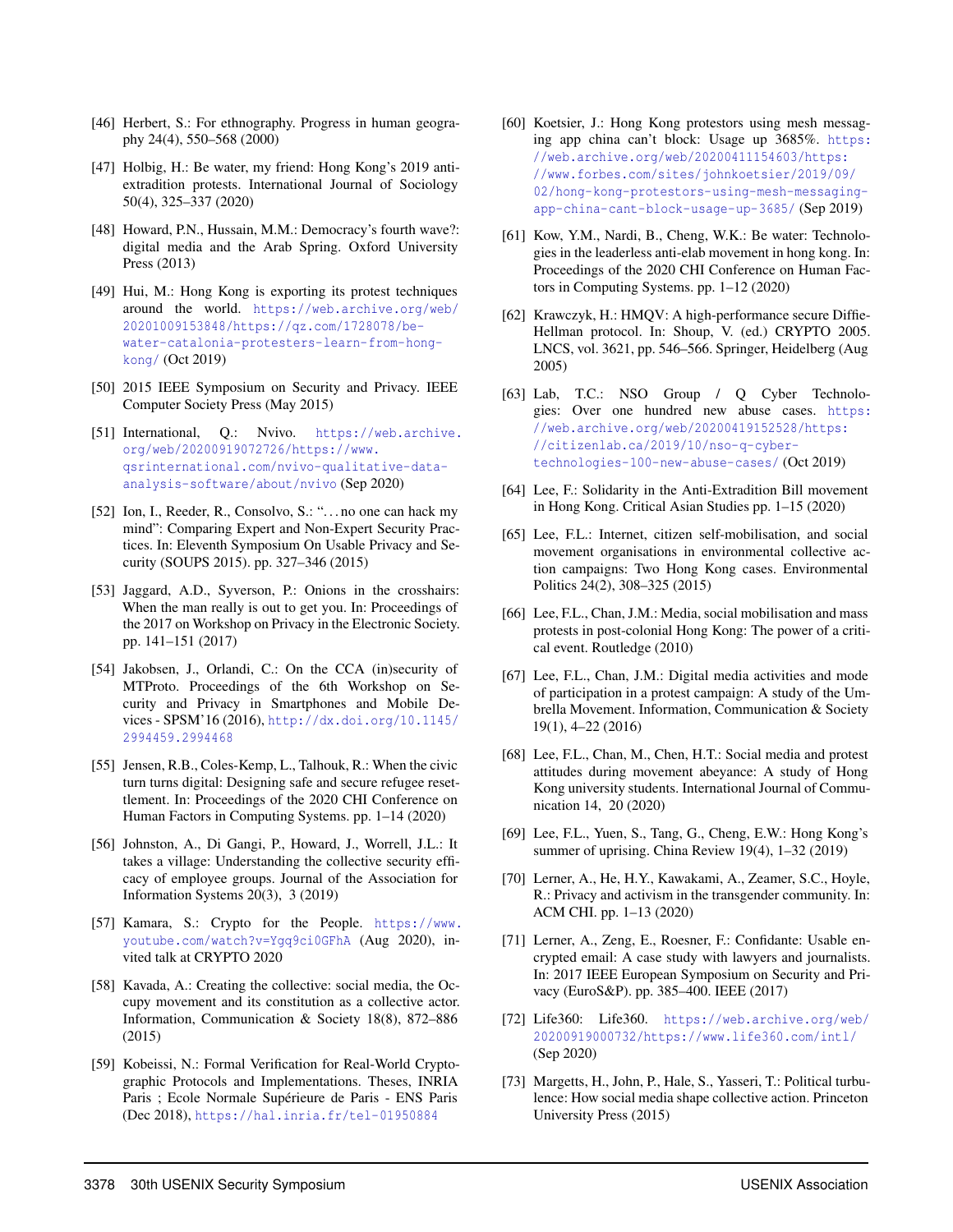- <span id="page-17-2"></span>[74] McGregor, S.E., Charters, P., Holliday, T., Roesner, F.: Investigating the computer security practices and needs of journalists. In: Jung, J., Holz, T. (eds.) USENIX Security 2015. pp. 399–414. USENIX Association (Aug 2015)
- <span id="page-17-3"></span>[75] McGregor, S.E., Roesner, F., Caine, K.: Individual versus organizational computer security and privacy concerns in journalism. Proceedings on Privacy Enhancing Technologies 2016(4), 418–435 (2016)
- <span id="page-17-11"></span>[76] McLaughlin, J.: Report: Arab Gulf states are surveiling, imprisoning, and silencing activists for social media posts. [https://web.archive.org/web/20201015114424/](https://web.archive.org/web/20201015114424/https://theintercept.com/2016/11/01/report-arab-gulf-states-are-surveiling-imprisoning-and-silencing-activists-for-social-media-posts/) [https://theintercept.com/2016/11/01/report](https://web.archive.org/web/20201015114424/https://theintercept.com/2016/11/01/report-arab-gulf-states-are-surveiling-imprisoning-and-silencing-activists-for-social-media-posts/)[arab-gulf-states-are-surveiling-imprisoning](https://web.archive.org/web/20201015114424/https://theintercept.com/2016/11/01/report-arab-gulf-states-are-surveiling-imprisoning-and-silencing-activists-for-social-media-posts/)[and-silencing-activists-for-social-media](https://web.archive.org/web/20201015114424/https://theintercept.com/2016/11/01/report-arab-gulf-states-are-surveiling-imprisoning-and-silencing-activists-for-social-media-posts/)[posts/](https://web.archive.org/web/20201015114424/https://theintercept.com/2016/11/01/report-arab-gulf-states-are-surveiling-imprisoning-and-silencing-activists-for-social-media-posts/) (Nov 2016)
- <span id="page-17-6"></span>[77] Mortensen, M., Neumayer, C., Poell, T.: Social media materialities and protest: Critical reflections. Routledge (2018)
- <span id="page-17-0"></span>[78] Mozur, P.: In Hong Kong protests, faces become weapons. [https://web.archive.org/web/](https://web.archive.org/web/20190726093243/https://www.nytimes.com/2019/07/26/technology/hong-kong-protests-facial-recognition-surveillance.html) [20190726093243/https://www.nytimes.com/2019/](https://web.archive.org/web/20190726093243/https://www.nytimes.com/2019/07/26/technology/hong-kong-protests-facial-recognition-surveillance.html) [07/26/technology/hong-kong-protests-facial](https://web.archive.org/web/20190726093243/https://www.nytimes.com/2019/07/26/technology/hong-kong-protests-facial-recognition-surveillance.html)[recognition-surveillance.html](https://web.archive.org/web/20190726093243/https://www.nytimes.com/2019/07/26/technology/hong-kong-protests-facial-recognition-surveillance.html) (Jul 2019)
- <span id="page-17-10"></span>[79] Mukherjee, R.: Mobile witnessing on WhatsApp: Vigilante virality and the anatomy of mob lynching. South Asian Popular Culture pp. 1–23 (2020)
- <span id="page-17-13"></span>[80] Newman, L.H.: How cryptography lets down marginalized communities. [https://web.archive.org/save/https:](https://web.archive.org/save/https://www.wired.com/story/seny-kamara-crypto-encryption-underserved-communities/) [//www.wired.com/story/seny-kamara-crypto](https://web.archive.org/save/https://www.wired.com/story/seny-kamara-crypto-encryption-underserved-communities/)[encryption-underserved-communities/](https://web.archive.org/save/https://www.wired.com/story/seny-kamara-crypto-encryption-underserved-communities/) (Aug 2020)
- <span id="page-17-8"></span>[81] Nielsen, R.K.: Mundane internet tools, the risk of exclusion, and reflexive movements—Occupy Wall Street and political uses of digital networked technologies. The Sociological Quarterly 54(2), 173–177 (2013)
- <span id="page-17-15"></span>[82] Ohlheiser, A.: 'don't leave campus': Parents are now using tracking apps to watch their kids at college. [https://web.archive.org/web/20200623143004/](https://web.archive.org/web/20200623143004/https://www.washingtonpost.com/technology/2019/10/22/dont-leave-campus-parents-are-now-using-tracking-apps-watch-their-kids-college/) [https://www.washingtonpost.com/technology/](https://web.archive.org/web/20200623143004/https://www.washingtonpost.com/technology/2019/10/22/dont-leave-campus-parents-are-now-using-tracking-apps-watch-their-kids-college/) [2019/10/22/dont-leave-campus-parents-are-now](https://web.archive.org/web/20200623143004/https://www.washingtonpost.com/technology/2019/10/22/dont-leave-campus-parents-are-now-using-tracking-apps-watch-their-kids-college/)[using-tracking-apps-watch-their-kids-college/](https://web.archive.org/web/20200623143004/https://www.washingtonpost.com/technology/2019/10/22/dont-leave-campus-parents-are-now-using-tracking-apps-watch-their-kids-college/) (Oct 2019)
- <span id="page-17-22"></span>[83] Pavlov, E., Rosenschein, J.S., Topol, Z.: Supporting privacy in decentralized additive reputation systems. In: Jensen, C.D., Poslad, S., Dimitrakos, T. (eds.) Trust Management, Second International Conference, iTrust 2004, Oxford, UK, March 29 - April 1, 2004, Proceedings. Lecture Notes in Computer Science, vol. 2995, pp. 108–119. Springer (2004)
- <span id="page-17-5"></span>[84] Purohit, K.: WhatsApp to Bridgefy, what Hong Kong taught India's leaderless protesters. [http:](http://web.archive.org/web/20200406103939/https://www.scmp.com/week-asia/politics/article/3042633/whatsapp-bridgefy-what-hong-kong-taught-indias-leaderless) [//web.archive.org/web/20200406103939/https:](http://web.archive.org/web/20200406103939/https://www.scmp.com/week-asia/politics/article/3042633/whatsapp-bridgefy-what-hong-kong-taught-indias-leaderless) [//www.scmp.com/week-asia/politics/article/](http://web.archive.org/web/20200406103939/https://www.scmp.com/week-asia/politics/article/3042633/whatsapp-bridgefy-what-hong-kong-taught-indias-leaderless)

[3042633/whatsapp-bridgefy-what-hong-kong](http://web.archive.org/web/20200406103939/https://www.scmp.com/week-asia/politics/article/3042633/whatsapp-bridgefy-what-hong-kong-taught-indias-leaderless)[taught-indias-leaderless](http://web.archive.org/web/20200406103939/https://www.scmp.com/week-asia/politics/article/3042633/whatsapp-bridgefy-what-hong-kong-taught-indias-leaderless) (Dec 2019)

- <span id="page-17-19"></span>[85] Richards, T., Richards, L.: Using hierarchical categories in qualitative data analysis. Computer-aided qualitative data analysis: Theory, methods, and practice pp. 80–95 (1995)
- <span id="page-17-23"></span>[86] Rivest, R.L., Shamir, A., Tauman, Y.: How to leak a secret. In: Boyd, C. (ed.) ASIACRYPT 2001. LNCS, vol. 2248, pp. 552–565. Springer, Heidelberg (Dec 2001)
- <span id="page-17-1"></span>[87] S. Ku, A.: New forms of youth activism – Hong Kong's Anti-Extradition Bill movement in the local-nationalglobal nexus. Space and Polity 24(1), 111–117 (2020)
- <span id="page-17-18"></span>[88] Saldaña, J.: The coding manual for qualitative researchers. Sage (2015)
- <span id="page-17-24"></span>[89] Schröder, S., Huber, M., Wind, D., Rottermanner, C.: When SIGNAL hits the fan: On the usability and security of state-of-the-art secure mobile messaging. In: European Workshop on Usable Security. IEEE (2016)
- <span id="page-17-17"></span>[90] SCMP: Hong Kong national security law full text. [https://web.archive.org/web/20201015085806/](https://web.archive.org/web/20201015085806/https://www.scmp.com/news/hong-kong/politics/article/3091595/hong-kong-national-security-law-read-full-text) [https://www.scmp.com/news/hong-kong/politics/](https://web.archive.org/web/20201015085806/https://www.scmp.com/news/hong-kong/politics/article/3091595/hong-kong-national-security-law-read-full-text) [article/3091595/hong-kong-national-security](https://web.archive.org/web/20201015085806/https://www.scmp.com/news/hong-kong/politics/article/3091595/hong-kong-national-security-law-read-full-text)[law-read-full-text](https://web.archive.org/web/20201015085806/https://www.scmp.com/news/hong-kong/politics/article/3091595/hong-kong-national-security-law-read-full-text) (Jul 2020)
- <span id="page-17-14"></span>[91] Scott-Railton, J.: Security for the high-risk user: separate and unequal. IEEE Security & Privacy 14(2), 79–87 (2016)
- <span id="page-17-7"></span>[92] Shirky, C.: The political power of social media: Technology, the public sphere, and political change. Foreign affairs pp. 28–41 (2011)
- <span id="page-17-16"></span>[93] Signal: Delete messages and alerts. [http:](http://web.archive.org/web/20210126184118/https://support.signal.org/hc/en-us/articles/360007320491-Delete-messages-and-alerts) [//web.archive.org/web/20210126184118/https:](http://web.archive.org/web/20210126184118/https://support.signal.org/hc/en-us/articles/360007320491-Delete-messages-and-alerts) [//support.signal.org/hc/en-us/articles/](http://web.archive.org/web/20210126184118/https://support.signal.org/hc/en-us/articles/360007320491-Delete-messages-and-alerts) [360007320491-Delete-messages-and-alerts](http://web.archive.org/web/20210126184118/https://support.signal.org/hc/en-us/articles/360007320491-Delete-messages-and-alerts) (Oct 2020)
- <span id="page-17-4"></span>[94] Simko, L., Lerner, A., Ibtasam, S., Roesner, F., Kohno, T.: Computer security and privacy for refugees in the united states. In: 2018 IEEE Symposium on Security and Privacy. pp. 409–423. IEEE Computer Society Press (May 2018)
- <span id="page-17-9"></span>[95] Skoric, M.M., Poor, N.D., Liao, Y., Tang, S.W.H.: Online organization of an offline protest: From social to traditional media and back. In: 2011 44th Hawaii International Conference on System Sciences. pp. 1–8. IEEE (2011)
- <span id="page-17-12"></span>[96] Sowers, J., Toensing, C.: The journey to Tahrir: revolution, protest, and social change in Egypt. Verso Books (2012)
- <span id="page-17-21"></span>[97] Sullivan, N., Turner, S., Kaduk, B., Cohn-Gordon, K., et al.: Messaging Layer Security (mls). [https://](https://datatracker.ietf.org/wg/mls/about/) [datatracker.ietf.org/wg/mls/about/](https://datatracker.ietf.org/wg/mls/about/) (Nov 2018)
- <span id="page-17-20"></span>[98] Sušánka, T., Kokeš, J.: Security analysis of the Telegram IM. In: Proceedings of the 1st Reversing and Offensiveoriented Trends Symposium. pp. 1–8 (2017)